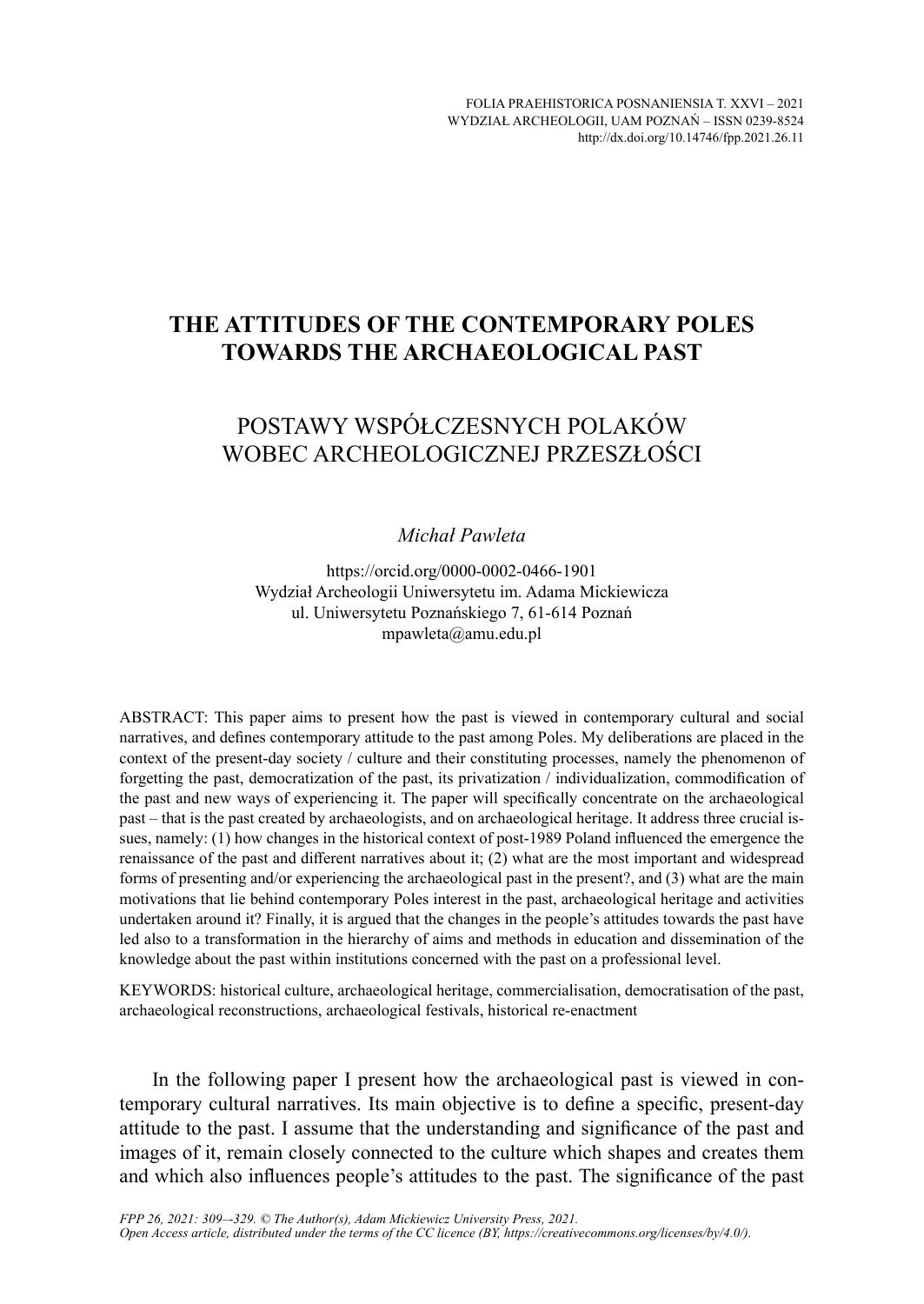throughout history has undergone transformations along with the changes in the historical context in which it was created. Likewise, changes in culture and how reality is perceived in the present era have led to a re-evaluation of people's attitudes towards the past.

I propose that contemporaneity is marked by fundamental re-evaluation of the forms in which the past is perceived / made present / experienced. The nature of the dynamic cultural, social, political, economic and civilizational changes that shape it formulates quite new context for the presence and functioning of the past. These changes condition contemporary attitudes towards the past, visions of the past, opinions on its function and meaning in today's world, as well as how we relate to the past, discover or experience it and the way it is presented to the public.

The selected formula for the argument in the following paper is not a complete register of all the phenomena. Quite the opposite, it is rather problematic and relies on a complex analysis, based on selected examples of archaeological projects, certain wider issues, phenomena and trends, characteristic of the post-1989 period. The selection of subjects was purely arbitrary, resulting from the hierarchisation and interconnection of certain facts, followed by the analysis of issues identified as necessary if the aims of the article were to be fulfilled. It is not concerned with unification in so much as indicating variety, the many aspects of the past and the interdependent forms in which it is present, the strategies involved in its construction and presentation or in how it is experienced<sup>1</sup>.

## **CONTEMPORARY CHANGES IN ATTITUDES TOWARDS THE PAST AND HERITAGE**

Generally speaking, the beginning of changes in attitudes to the past can be observed through phenomena that appeared in Great Britain, the United States and many West European countries much earlier than in Poland, as already in the early 1980s. They have been analyzed thoroughly (Lowenthal, 1985, 1996; Hewison, 1987; Fowler, 1992; Walsh, 1992; De Grott, 2008; Macdonald, 2013), and constitute a valuable inspiration for deliberations presented here. In the case of Poland, the intensification of certain processes led to the formation of a specific approach to the past and cultural heritage, the features of which have been observed since the mid-1990s, with the intensity in the first decades of a present century. The limiting moment can be conventionally assumed to be 1989 and the changes initiated with the political transformation, the shaping of the democratic system and the transformations of contemporary culture, including historical culture in Poland.

<sup>&</sup>lt;sup>1</sup> Some of the observations and ideas presented here have been already the subject of my previous publications and have appeared elsewhere (see Pawleta, 2011, 2012, 2016, 2017, 2018a, 2018b, 2019). This saves me from having to tackle these aspects again. Here my aim is to summarize them and conceptualize some of these ideas anew.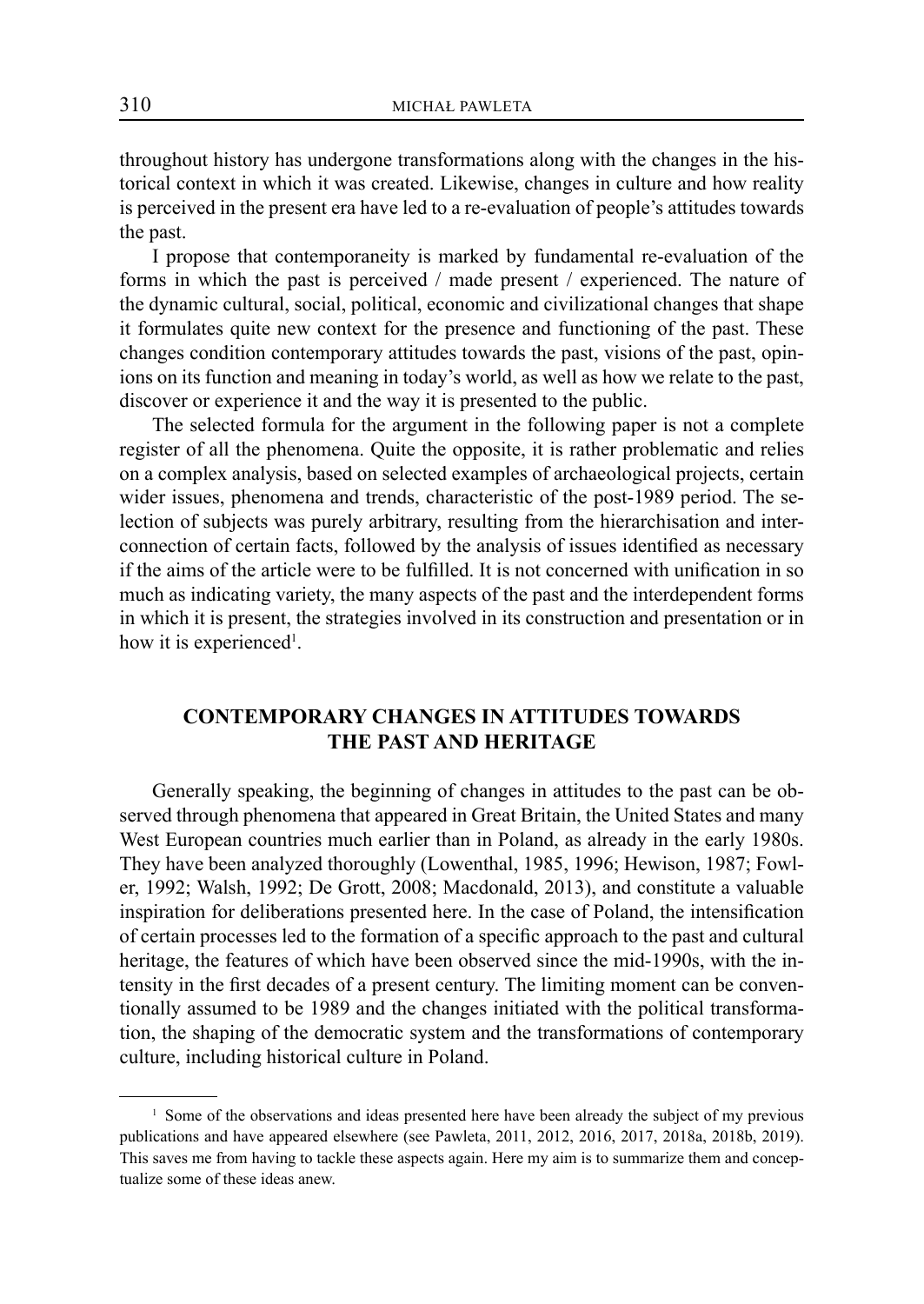Since 1989, essential changes in Polish society's memory and attitude towards the past have taken place. They have been caused by two complex factors: firstly, by a general switch in Western culture that has taken place during that period and secondly, by the new, radically different political situation of Polish society. As Andrzej Szpociński (2010, p. 45) has pointed out, hybridization and a new sense of time have been the most important tendencies from the Western culture, and as for the political dimension democratization and the opening of society to the world after the fall of the Iron Curtain. The abovementioned changes have stimulated substantial reappraisal in the historical culture of Polish society and gave rise to the development of a historical sensitivity, which ought to be understood as

a collection of ideas, norms, behavioural models, socially respected values, which regulate the way we relate to everything, what is recognised as the past (passed, historical) in any given culture, independent of the current state of affairs. (Szpociński, 2010, p. 9)

Numerous research carried out by sociologists and cultural studies academics (e.g. Szpociński, 2004a, 2004b, 2005a, 2005b, 2005c, 2007, 2009, 2010a, 2010b, 2012; Kwiatkowski, 2008, 2009, 2012, 2014; Szacka, 2009, 2014; Tarkowska, 2012; Kukołowicz, Maciejczak, Wiśniewski, 2018) clearly reveal that the present days have instigated a totally new quality in the ways history and the past are perceived, which elsewhere I suggested be termed 'the postmodern attitude to the past' (Pawleta, 2016, p. 39–75). For example, the results of the extensive surveys on the collective memory of the Polish society during the period of transformation was presented by Piotr T. Kwiatkowski (2014). They were based on empirical sociological research and public opinion pools and addressed many issues, as commercialisation of the past, development of historical re-enactment in Poland, functioning of memory regarding family history, the transformations in the canon of vernacular national memory, and the memory of communism. They proved that in contemporary culture we have been dealing with commemorations typical of past epochs, which is reflected in the constant use of religious symbolism as a carrier of memory, erecting monuments, or recreating the rituals of anniversary celebrations. On the other hand, more and more often social memory is expressed in a number of new forms, stimulated by new communication technologies, archiving, etc., but also in activities indicating new ways of experiencing the past, based on sensual (aesthetic) and emotional involvement in performances recreating past events.

The undertaken surveys and studies on participation of Poles in contemporary historical culture confirm the view shared by the majority of Poles that heritage of the past is important to the present – almost three-quarters of respondents in 2003 and in 2016 believed that knowledge about the past is needed by modern people (Raport, 2016). The obtained data confirm that interest in history and emotional attitude to it occupy one of the central places of Polish national identity and everyday practice in which this identity is manifested. For example, Artur Wysocki (2018) analysed the problem of the significance of history and history attributed to contem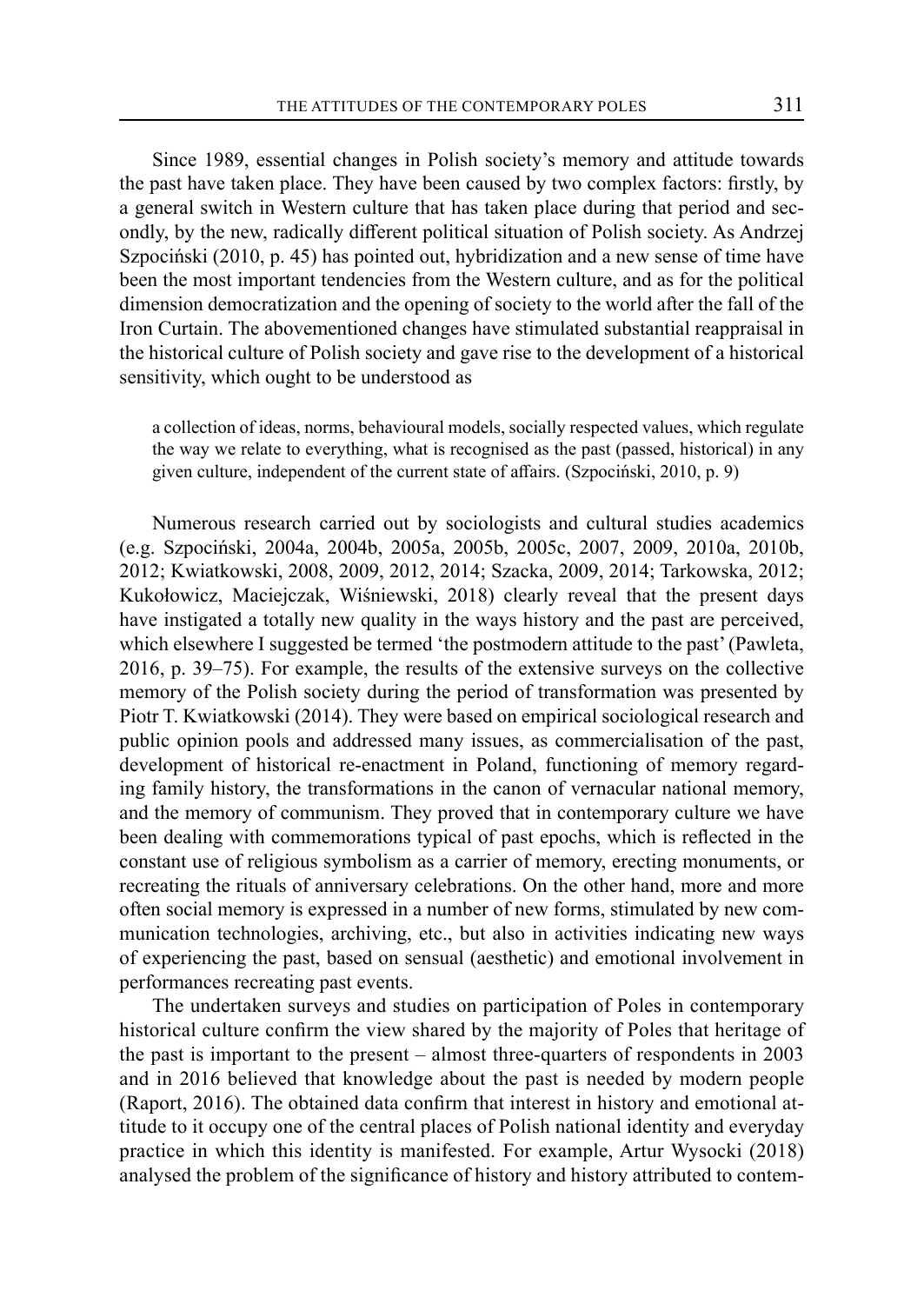porary Polish society in the context of national identity, trying to answer, amongst other, to what extent Poles are interested in the history of their own country?; how much is the history of the national community the source of pride or shame?; and to what extent is knowledge of history in postulated patriotic attitudes and is at all an important criterion for recognizing someone as a Pole? The conducted analysis led him to the conclusion that the common past is one of the key elements of the contemporary national identity of Poles.

Also, Barbara Szacka (2009, 2014) indicates that changes of attitude to the past after the system transformation in 1989 refer to decline of interest in history, shortening the time horizon, interest in local history and in family history, individualism, corporeality, sensuality, and commercialisation. We shall also recall here numerous publications of Andrzej Szpociński who proposes to approach the past as an element of contemporary culture and to see it as a derivative of wider socio-cultural changes. Thus, as he argues, certain trends towards the past are parallel to general changes occurring in culture and social life. He has also pointed attention to the aspects of authenticity of the representations of past in the present (Szpociński, 2005a), sensitivity/visual aspects of present-day historical culture (Szpociński, 2008), and also elaborated on so called 'spectacles of the past' (Szpociński, 2012) – new forms of theatricalization, reconstruction and performances of the past – which constitute new and popular ways of experiencing the past in contemporary historical culture. Although abovementioned observations refer mostly to the recent history and events from  $19<sup>th</sup>$ and 20<sup>th</sup> centuries, I argue that in many cases they can be extended also to the past that is the subject of reference of archaeology.

The political and economic turning-point in Poland in 1989, accompanied by concurrent processes and changes, have also altered approaches to cultural heritage along with accompanying changes in the monument preservation. The former includes changes in form of ownership, responsibility and financing for monuments, monument status and the position of the conservation office (Szmygin, 2007, p. 131). As far as monument status is being concerned, a change in its ontological status can be observed. While in a preceding epoch a monument had the status of an element of the past, now heritage has the status of the present and its main purposes are contemporary (Szmygin, 2007, p. 134). As a consequence, as Monika Murzyn (2007, p. 140) observes, "in the new reality heritage has ceased to be considered solely an element of a non-productive 'superstructure' and has largely become a market asset".

These profound changes to perception of heritage have also been reflected in undertaken surveys and opinion pools. For example, the social survey conducted in 2015 at the request of the National Heritage Board of Poland intended to determine the manner in which Poles perceive their own heritage (Chabiera, et al., 2017). It appeared that in general they consider heritage to be a matter of great importance. Poles perceive heritage as a source of their identity and consider it as having an impact on perception of the world around them, on their attitudes, en-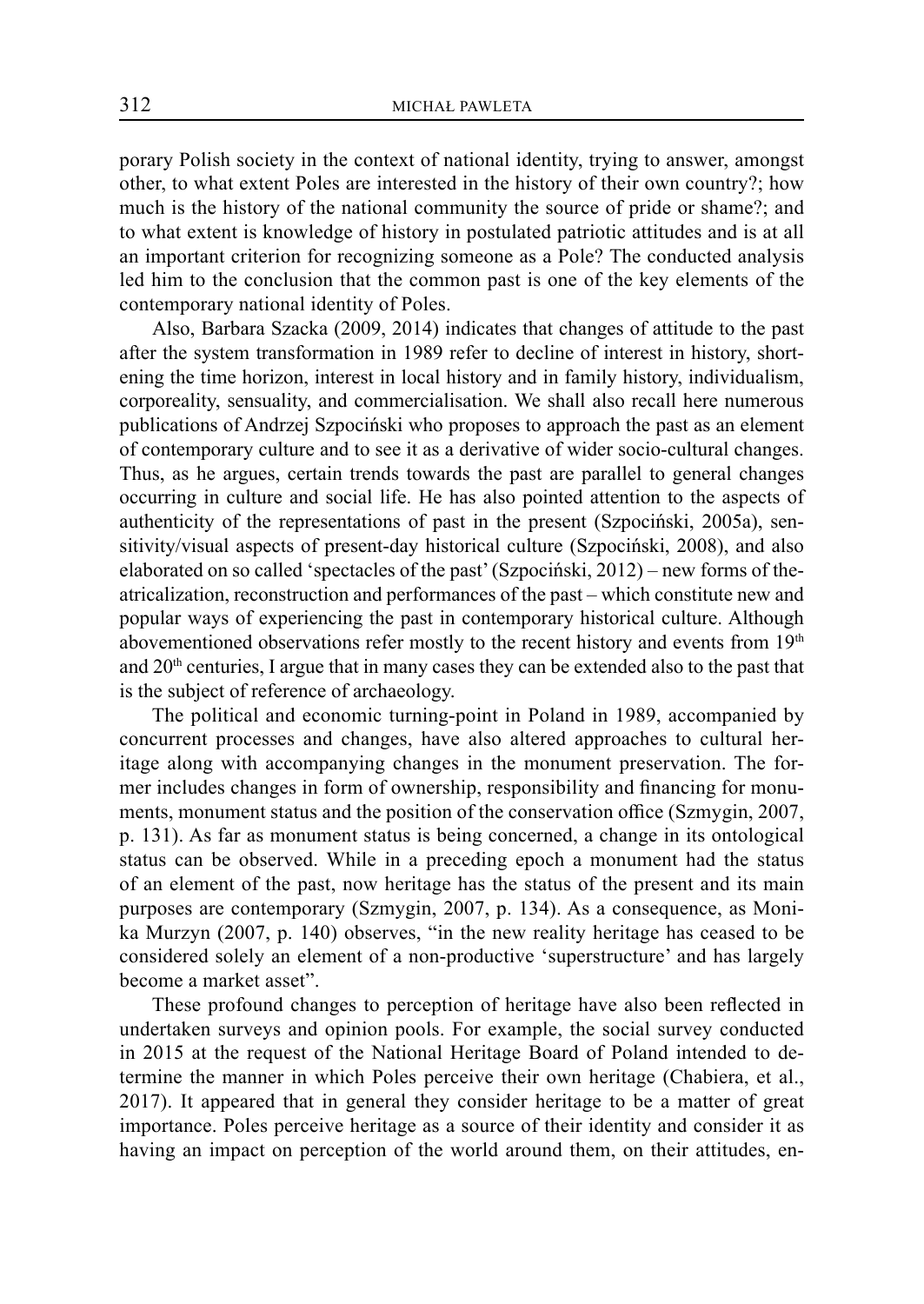trepreneurship or, in a more general sense, on the growth of social capital. Being an endogenic growth factor, heritage may also serve as a source of competitive advantage. Heritage comes into its own, becoming an important factor of existence of various groups within society rather than remaining some abstract, exalted value which one is simply bound to protect by its very nature. In another survey that was conducted in 2011 the question of the role of heritage in building social coherence and social capital was investigated (Kozioł, Florjanowicz, Trelka, 2013). It also addressed how heritage improves the quality of life and how it can be utilized in urban and sustainable countryside development. It proved that the majority of the respondents perceive national heritage as an ensemble of tangible and spiritual achievements of a nation: traditions, customs, and values. The majority of them agree that heritage plays an important social role. As far as what the most important value of a monument is considered, over half of those interviewed answered that it gives a testimony to our common history. The vast majority of Poles consider also heritage as something which holds an economic value and may therefore have an impact on economic growth. Around half of the participants of the survey answered that monuments play a role in tourism development, which is a source of income for the local community. The majority of respondents also said that it is worth investing public money in heritage.

An attempt to isolate and characterise contemporary attitude to the past among Poles seems to be a particularly difficult task since there is no single unified or universal formula. Still, it is possible to identify several elements involved. They shall be located in the context of two conflicting concepts – the phenomenon of forgetting the past, a consequence of the presentist option of referring to time that is currently dominant (Tarkowska, 2012, p. 25), and the renaissance of the past in the contemporary world – the so called 'explosion of memory' as an astounding, multidirectional and multifaceted rise in interest in the past (Tarkowska, 2012, p. 17). In the second instance we can refer to, for example, Hermann Lübbe's idea of musealisation (Lübbe, 1991) or Pierre Nora's coming of the time of memory (Nora, 2010).

A couple of interrelated aspects which constitute the change in today's attitudes towards the past can be listed, namely: (1) the increasing importance of memory in public life; (2) democratisation of the past; (3) the privatisation of the past, based on creating personalised visions of the past; (4) the conviction that direct contact with the past is possible through personal and sensuous experience; (5) the commercialisation of the past / cultural heritage, connected with the transformation of the essence of the past into a marketable product in the form of goods, services or experiences; (6) a search for identity and new forms of spirituality (Kwiatkowski, 2008, p. 39–40; 2009, p. 131–134).

In the following part of the article I discuss some of abovementioned tendencies in more details. I pay attention especially to characteristic elements defining the nature of the present-day attitude to the past as evidenced through archaeology and activities undertaken around archaeological heritage.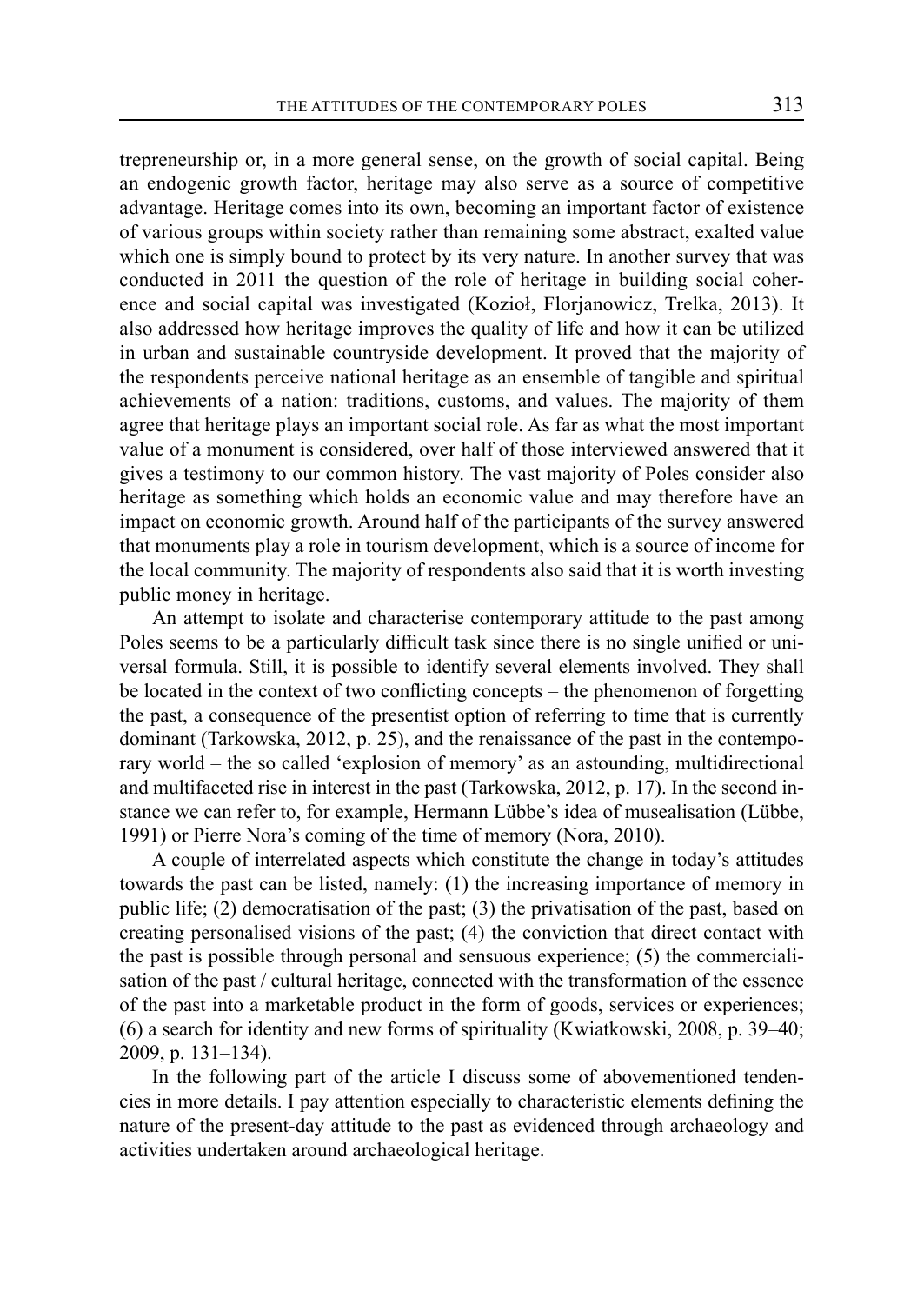## **DEMOCRATISATION AND PRIVATISATION OF THE ARCHAEOLOGICAL PAST**

The democratisation of the past refers to the pluralisation of the past (and memory) and changes in how it is imagined. It is treated as a consequence of different independence movements, of groups or units, demanding justification and the reconstruction of identity, the need for self-definition, for writing personal histories or for the transformation of memory of what is past and for the reinterpretation of history (Krajewski, 2003, p. 208). Democratisation permits the existence of many possible and competing images of the past which brings it back into the present through all kinds of contemporary rituals and present-day narratives. In this way the existence of only one version of history as established by professional historians or archaeologists and 'intellectual introversion' (Jameson, 2008, p. 1530) is questioned. Democratisation also allows alternative visions of the past to exist and emerge, beyond the domain of academic professionals.

Observation of public discourse leads to the conclusion that interest in the past among Poles is high and has been systematically growing in recent years. This is particularly evident in the number of popular science publications, radio and TV programs, film and serial productions available, as well as content posted on the Internet. Most of them, however, create a phenomenon that can be described as 'pop-history', i.e., creativity directed at a wide audience, showing the past in a simplified, selective, and often sensational way. It is a direct reflection of a situation where history is democratized (Samuel, 1994; de Groot, 2008) and there is an increasing participation of non-academics or even non-professionals in creating visions and representations of the past in the contemporary social space (Baraniecka-Olszewska, 2019, p. 156).

One element that refers to increased participation of amateur in creating visions of the past is historical re-enactment movement. It can be defined as

activities based on the visual presentation of various areas of life in the past by people in costumes using objects relating to the past (replicas or occasionally reconstructions) for a given period, even relatively original artefacts. (Bogacki, 2008, p. 222)

It involves the staging of past events, the aim of which is to present the past based on historical or archaeological facts, it is not a truthful recreation of the past. We can distinguish two types of historical re-enactment, namely battle reenactment, which reconstructs battle scenes, and living history, recreating aspects of everyday life, presenting either a full picture or only part of it (Bogacki, 2008, p. 227–228). The character of the re-enactment movement is spontaneous, grassroots, created by groups and independent societies (often in cooperation with local cultural institutions), focusing on recreating a given period of the past. Historical reconstructions have become one of the most popular ways of delivering knowledge about the past to the public. The re-enactors' motivations are complex and multiple. They are not separate as it often happens that several motivations lie behind ones joining the group. They include: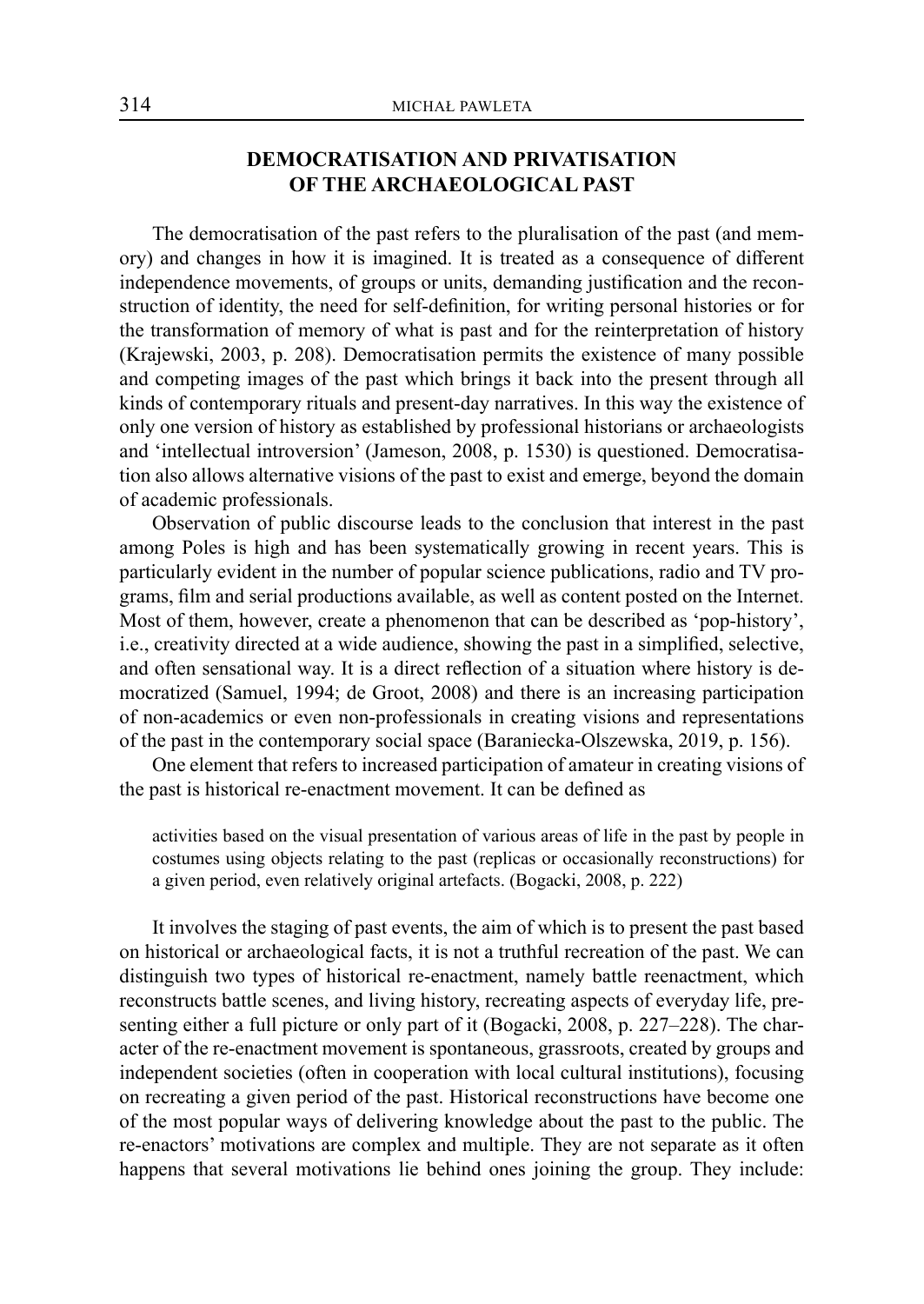fascination with history and military, willingness to escape the routine and dullness of everyday life, respect for the spirit of patriotism and love for cultural heritage (sometimes a local one), building new relations and enriching the social capital, pursuit of extreme experiences, showing-off and 'promoting' oneself, and pursuing an economic motive (Szlendak, et al., 2012, p. 13–22; Olechnicki, Szlendak, 2020, p. 8).

The form of re-enactment events enables their witnesses to highlight the personal and human dimensions of the history evoked and experience the past in a personal human dimension. Moreover, the interest of ordinary 'non-heroic' families in their own past translates into interest in the local, regional pasts. Thus, in spite of the fact that re-enactment events are supposed to provide the spectators mainly with entertainment, this movement has considerable potential in influencing the Poles' knowledge of their own history and the microhistory of the place that they live in (Olechnicki, Szlendak, 2020, p. 5).

Another illustration of the democratisation of the past is a phenomenon popular in contemporary culture, especially in the Internet sphere, namely the Great Lechia or 'TurboSlavs' (Kośnik, 2019, p. 199–200). It is a spread-out of the academia historical narrative of an alleged ancient empire of Slavs that used to occupy the area of almost whole Europe. This democratic and highly developed state is thought to be the greatest political-military power in its region since about 1800 B.C.

Its greatness was supposed to manifest itself in the territorial conquests and successful wars against such dangerous enemies as the Roman Empire, as well as superior standard of living and level of cultural and social progress. Due to narratives, modern Poland is a successor of the Great Lechia empire so Poles are believed to be 'the most Slavic' amongst all of Slavic peoples. According to followers of these narratives the Empire collapsed as a result of a Jewish-Christian-German conspiracy that aimed to destroy the most magnificent and powerful political-cultural structure ever existing. (Kośnik, 2019, p. 200)

The Great Lechia narratives are widespread not only in the Internet, but also in books than can be found in the leading bookstores in Poland. The most influential author is Janusz Bieszk (2015, 2017a, 2017b, 2019), who wrote four extensive monographs in order to prove the Lechites empire existence. What is characteristic of Bieszk's and his followers' narratives is that they stand against findings of academic research. A methodology applied by most of the authors is similar to the methodology of the pseudoscience publications. It is characterized by the distrust to the scientific historic and archaeological data and they promise to obtain the 'true' knowledge contrary to conclusions of academic historians. Further, they treat amateur linguistic and source analyses as proof of the ancient imperial might of the Slavs, or selectively use scientific knowledge for the purpose of validating their own claims. The last element can be observed in the references to the latest findings on population genetics (haplogroup R1a Y-DNA) (Kośnik, Filipiuk, 2016, p. 85). However, Bieszk and other 'Turboslavs' maintain that their arguments are grounded in the historical sources. For example, they derive their theories from the so-called "Chronicle of Prokosz" 'discov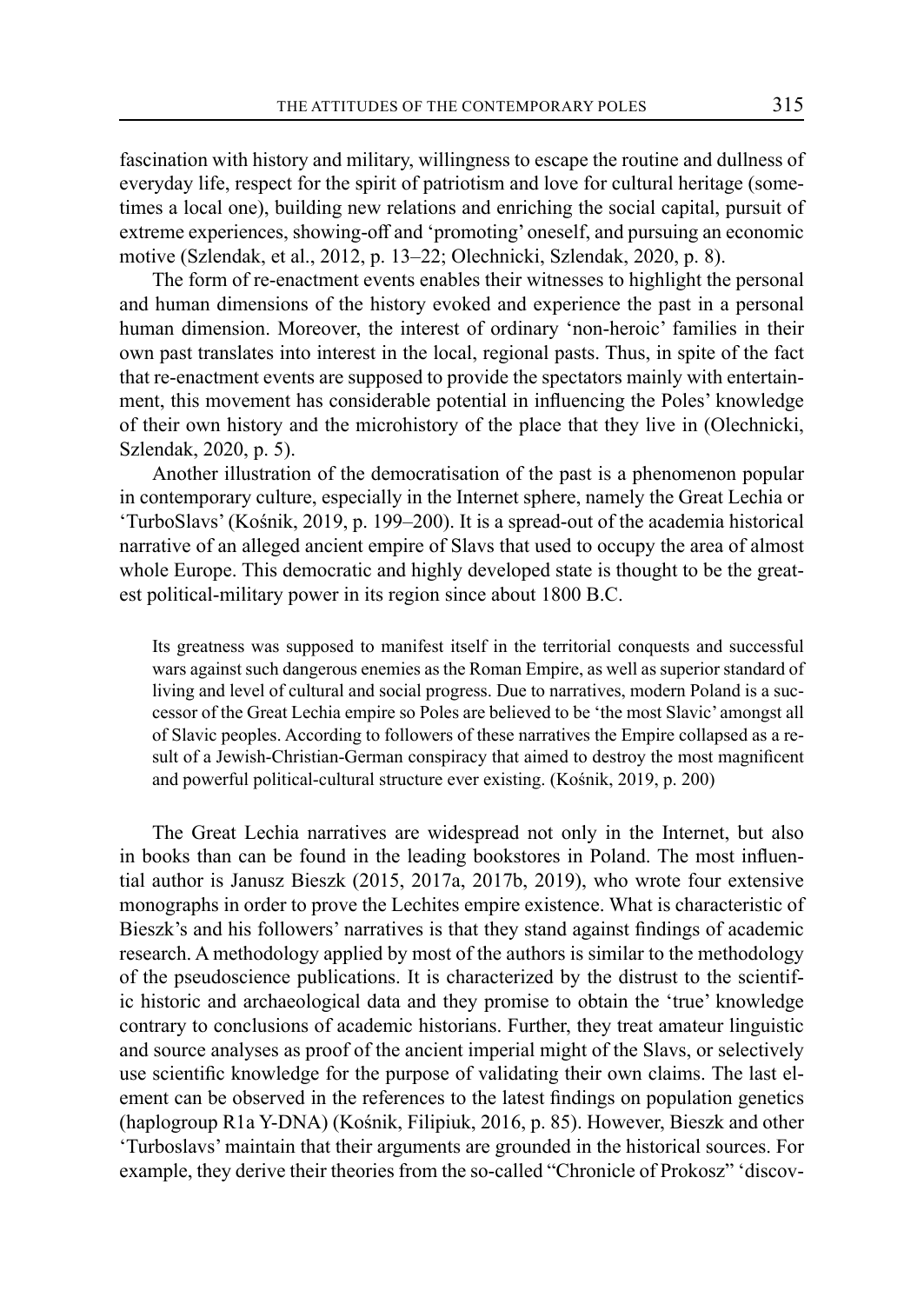ered' in the early 19th century that was proved to be a 18th century forgery debunked as such a year after it was published.

A phenomenon of the Great Lechia refers to a wider issue of growing distrust to science and academic research conclusions and

gaps in historical sources and a lack of familiarity within the greater society with the current consensus among academic scholars result in amateur efforts to replace the lacunae in our historical knowledge with the creation of stories about the nation's or our ethnic group's history that depart from the official' scholarly record. (Kośnik, Filipiuk, 2016, p. 82)

Moreover, it also relates to the problem of identity shaping and construction of group identity of contemporary Poles and reflects the process of researching the historical identity sources in comparison with the modern phenomenon of the deconstruction of identity as characteristic for the Western, individualistic societies (Kośnik, 2018, p. 61). It results in the formation of an image of history that, while clashing with the actual findings of scholars, testifies to the needs, desires or fears of its creator (Kośnik, Filipiuk, 2016, p. 84). Slavic topics and the Slavic kings of Lechia are an element in this phenomenon extremely important because they respond to the need for phantasmatic creation the image of the Slavs and Poland as an eternal power. Yet, the very mechanisms for constructing Great Lechia narratives reflect the ethno-national identity of their creators (Kośnik, Filipiuk, 2016, p. 85) – the Slavs' antiquity and their exceptionality are thought to be demonstrated by their descent from the Aryan race (Kośnik, Filipiuk, 2016, p. 85–86). Although these narratives have been heavily criticised by scholars (Żuchowicz, 2018; Wójcik, 2019), nowadays a certain group of young Poles try to answer the question of their identities using the Slavic, pre-Christian culture's content which frequently leads them not to the academic knowledge but to non-academic historical narrations (Kośnik, 2018, p. 57).

### **NEW FORMS OF SENSITIVITY TO THE PAST**

The historical culture of almost the entire 20th century was an intellectual one, and the past was distinguishable by signs and symbols that needed to be intellectually decoded (Szpociński, 2010a, p. 16). However, it is gone and now and it can be said that a new form of historical sensitivity is constituted by the approach to the past where sensualism dominates over intellectualised forms of contact with the past (Szpociński, 2005c, p. 298). It is characterised by the emphasis on a sensuous, not necessarily intellectual, experience of the past (Szpociński, 2007, p. 42). According to Andrzej Szpociński (2010a, p. 16), the current, visual era of human historical culture, is dominated by non-verbal communication, images, happenings, performance: it is not intellect, but rather the senses which play the key role in the experience of the past, delivering specific aesthetic experiences to the audience.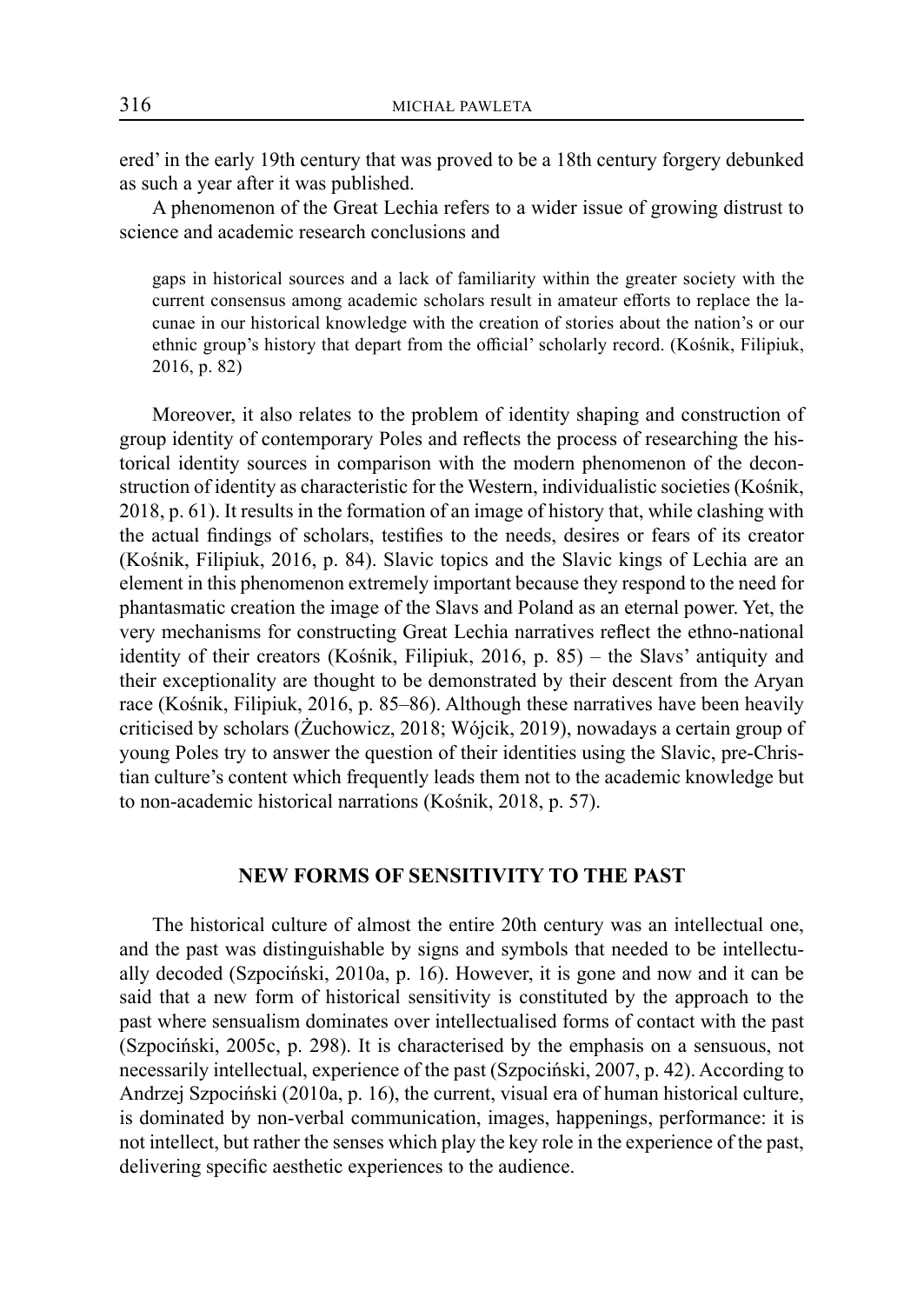One can distinguish between two basic functions of the past as perceived through senses: firstly, as a source of aesthetic experience, and secondly, as enabling participation in the community made of participants in the performance. I will focus on the first element.

Aesthetisation of the past can be seen in many forms, such as the blurring of the boundaries between fiction and reality and mixing facts with conjectures. Also, it can be seen in bringing the past 'to life', in reshaping fragmentary knowledge about the past into the form of complete, in theatrical presentations of life in olden days, in creating certain sterilised, idyllic images of the past, devoid of aspects of cruelty or human misery, etc. An excellent example of such an approach are archaeological fêtes and historical re-enactment spectacles. One aspect of the rationale behind them is inseparably connected to the simulation of aesthetisation of the past and the sensory experience of the past. Elements of the aesthetisation of the past, as a result of which the image of the past becomes more aesthetically pleasing can be found in processes 'reanimating', recreating or staging the past, and in the different ways the past can be experienced. Such a mode of aesthetisation depends above all on creating a whole, giving an impression of being complete, coherent. Furthermore, the aesthetisation process can also be related to the beautification of the past and images of it in a certain way.

In this context an important constituent element of archaeological fêtes and historical re-enactment spectacles is that they also offer a sensory and personal contact with the past – aesthetisation can therefore also be seen in the move towards the direct, sensory experience of the past and reconstructions of it, the emotional experience. These open air events with the past as a theme usually take place where some connection to the past already exists (e.g., in open-air museums) or nearby and a range of aspects from the material, social or spiritual world of the past are presented (Chowaniec 2017, p. 239). Contact with the past during fêtes and other ways of staging the past is based on active participation, everything can be touched, visitors can have a go at making something themselves or discover how things actually work. What attracts the audience is the possibility of experiencing the past personally by, e.g., hand-forging an ornament or a fragment of a weapon, striking a coin, shooting a bow or tasting a flatbread. They also include demonstrations of different crafts such as pottery and flint tool making or weaving, it is possible to see a blacksmith at work, a carpenter, a bone and horn craftsman, old recipes are used to cook traditional dishes, there are scenes from everyday life, warriors in battle, traditional folk music concerts, etc. 'The Slavs and Vikings Festival' in Wolin is an excellent example here, where

visitors can wander through a warriors' encampment, see reconstructed armour and weapons, and listen to the reenactors' stories about the past they have recreated. They can also buy craft items such as pottery, jewellery, or textiles made according to early medieval methods. However, the most popular event is a staged battle between tribes which could have been fighting with each other, although there are no sources to confirm that they in fact did so. (Baraniecka-Olszewska, 2019, p. 163)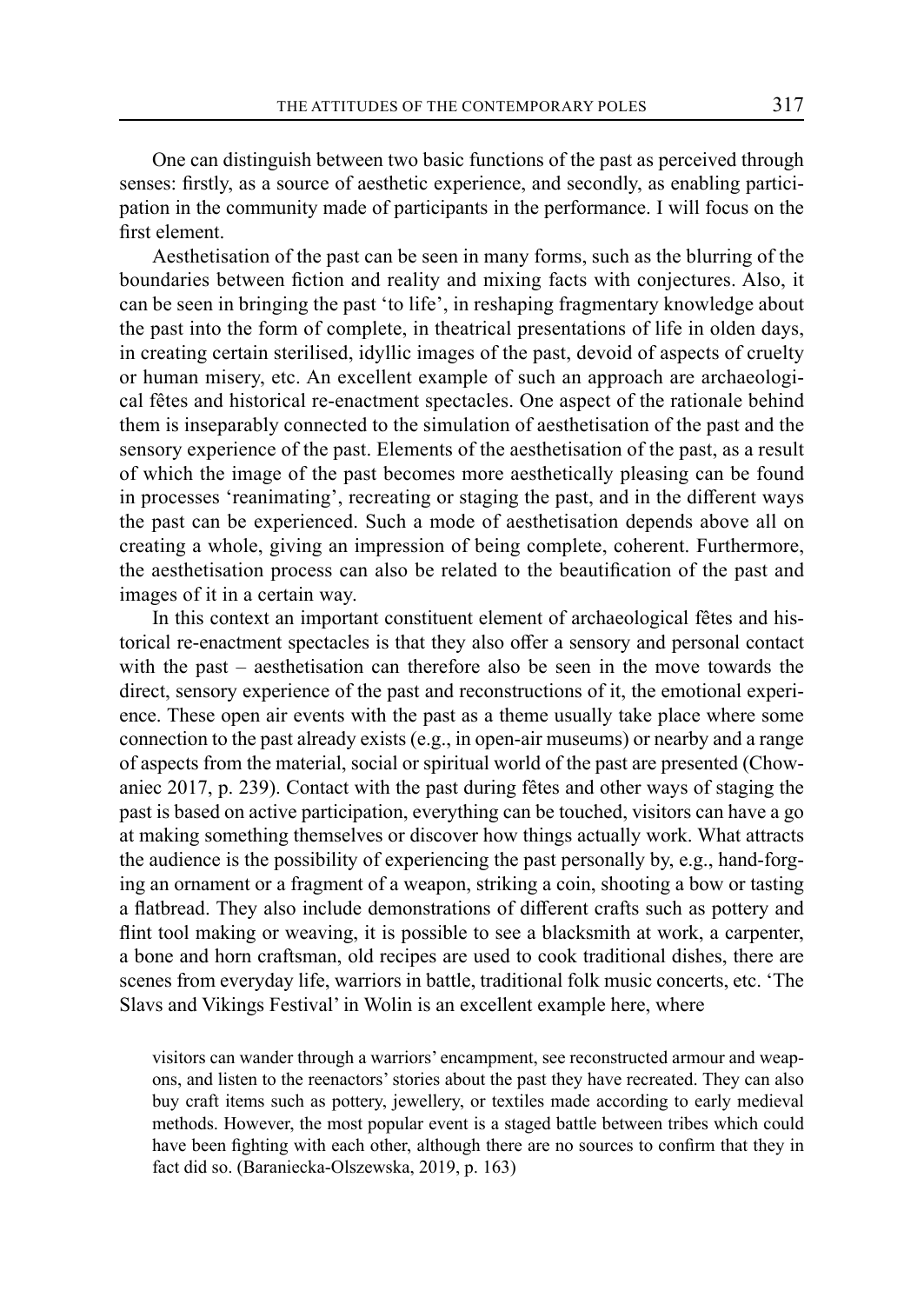Thus, emotions, feelings, the authenticity of experience, perceptual contact with the surrounding generated by all senses and based on closeness, participation and personal experience, constitute the essence of this approach (Tarkowska, 2012, p. 37). Consequently, during such events, a 'recalled past' oscillates between emotions and the visitor's interaction, the viewer is frequently asked to participate in the events, giving rise to emotions through 'sensuous intensification', providing an extraordinary experience. Moreover, the fact that it is possible to take a look 'behind the scenes' at such events is important minimises the distance between the player and the spectator, creating the illusion viewers have of being in direct contact with the past (Nieroba, Czerner, Szczepański, 2009, p. 31–33).

It is not only visitors, but also performers who playing the roles of their ancestors want to experience how life might have looked centuries ago for themselves. Such 'journeys into the past' are mainly based on personal, direct contact with the past: reenactors attempt to live as people actually did in the period that interests them (Bogacki, 2007, p. 204), making past reality tangible and accessible mainly through sensory elements, through physical experience, e.g., by wearing costumes from the past, incorporating replicas of historical weapons or living in historical camps in order to achieve the most faithful recreation of the atmosphere of a time passed. One of the aims of such initiatives is verifying adaptive abilities for being in conditions that people today find difficult for an extended length of time. They also enable more knowledge to be gained on the subject of the past in a direct way, based on a personal experience.

### **COMMODIFICATION OF THE ARCHAEOLOGICAL PAST**

Another characteristic feature of the present-day attitude to the past is its commodification. It is dictated by, among others, the demands of a free market economy as well as wider socio-cultural changes. The result is the transformation of elements of the past, its heritage, and knowledge of the past into a commercial product for which a demand in society exists. This phenomenon depends on the display, sale and consumption of the past (history) as a product with a market value and the attempts to create recognisable marketing merchandise (Urry, 2007, p. 154–198). The subject of commercialisation can be the past, in the form of its material relics (monuments) or copies of them, as well as narratives about the past based on these relics (books, archaeological reconstructions, reenactments, fêtes, films, etc.). It can also be observed in heritage boom and development of cultural tourism industry. The consumption and commercialisation of the past from which it is inseparable cannot be narrowed down to only the sale and acquisition of certain products or goods, as leisure and entertainment, events and shows, narratives and stories, aspects of the sensory experience of the past – pleasant and special experiences – are also included. So it is with this in mind that one must now concur with Marek Krajewski's (2003, p. 210) observation: "the past is becoming ever more accessible, but rather as a consumer product for en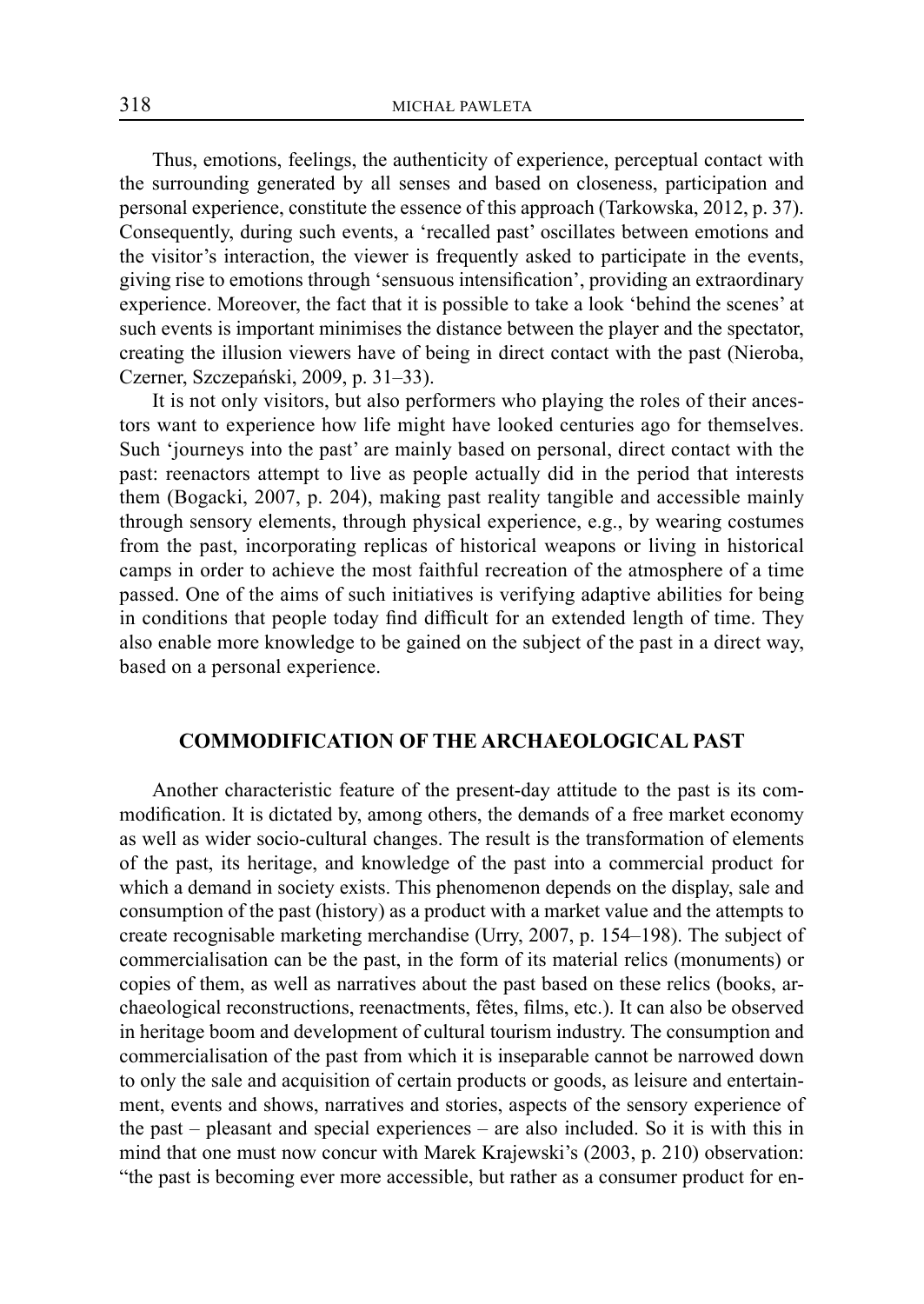tertainment than as a basis for identity". As a result of commercialization, the past and its relics are more and more often treated as a 'resource' used for various purposes, and heritage as a deliberately created product, serving the satisfaction of human consumption needs, including the need for entertainment.

Commodification of the past is strictly connected with commercialisation of archaeology which is the result of archaeology functioning in an altered, market-oriented reality. It is to the way archaeology institutions are financed as well as the development of civilisation and social expectations. A number of examples provide evidence of the commercialisation of contemporary archaeology and the past, that includes, amongst other, the forms through which knowledge of the past is popularised and increasing competition in this field; the growth of archaeological tourism accompanied by the material exploitation of monuments; and/or the casual exploitation of history and its symbolism with purely commercial or marketing aims.

Symptoms of commodification of the archaeological past are especially evident in three tendencies, namely reconstructionism, festivalisation and theatralisation of the past. The first concerns events which are based on recreating the past through full-sized material (re)constructions in the form of open-air museums, reserves or archaeological parks as well as replicas of prehistoric strongholds or settlements (Pawleta, 2016, p. 164–166). An example can be a reconstruction of early medieval Slavic wooden stronghold in Owidz, about 50 km south of Gdańsk, opened in 2013. During its creation there was a lack of proper cooperation between the investor providing the tourist attraction and the group of archaeologists during the reconstruction of the area. In effect, this reconstruction is only partly based on archaeological research. Moreover, within the reconstruction a 'museum' was located where a range of weapons from different periods of history (including weapons of the Polish hussars and the French troops) is presented, which has no connection to the early medieval times (Jagodziński, 2015, p. 65). In order to increase its tourist attractiveness, the stronghold was further accompanied by a place with an amphitheater, piers for kayaks and a camping at the foot of an early medieval hillfort. That causes that it can hardly be called a reconstruction (Oniszczuk, 2014, p. 66) and serving other than commercial aims.

Another tendency, namely festivalisation of the past, describes events aimed at a mass audience, mainly in the form of archaeological festivals, fairs, markets or picnics (Pawleta, 2016, p. 169–170). They are open-air events which usually take place on historical sites (archaeological reserves, in the vicinity of strongholds, etc.), during which many aspects of material, social or spiritual life in the past are presented. An eminent example can be the Annual Archaeological Festival in Biskupin – one of Europe's largest archaeological open-air event (Chowaniec, 2017, p. 240–247). Once a year, over 70,000 of the 250,000 total yearly visitors to Biskupin, mostly schoolchildren, come to visit this largest and the most famous archaeological festival. Over a period of nine days, at the site of the archaeological reserve, the most varied aspects of human life from ancient times are presented. The festival is filled with live presentations of craftsmanship, combat as well as with music and dancing performances,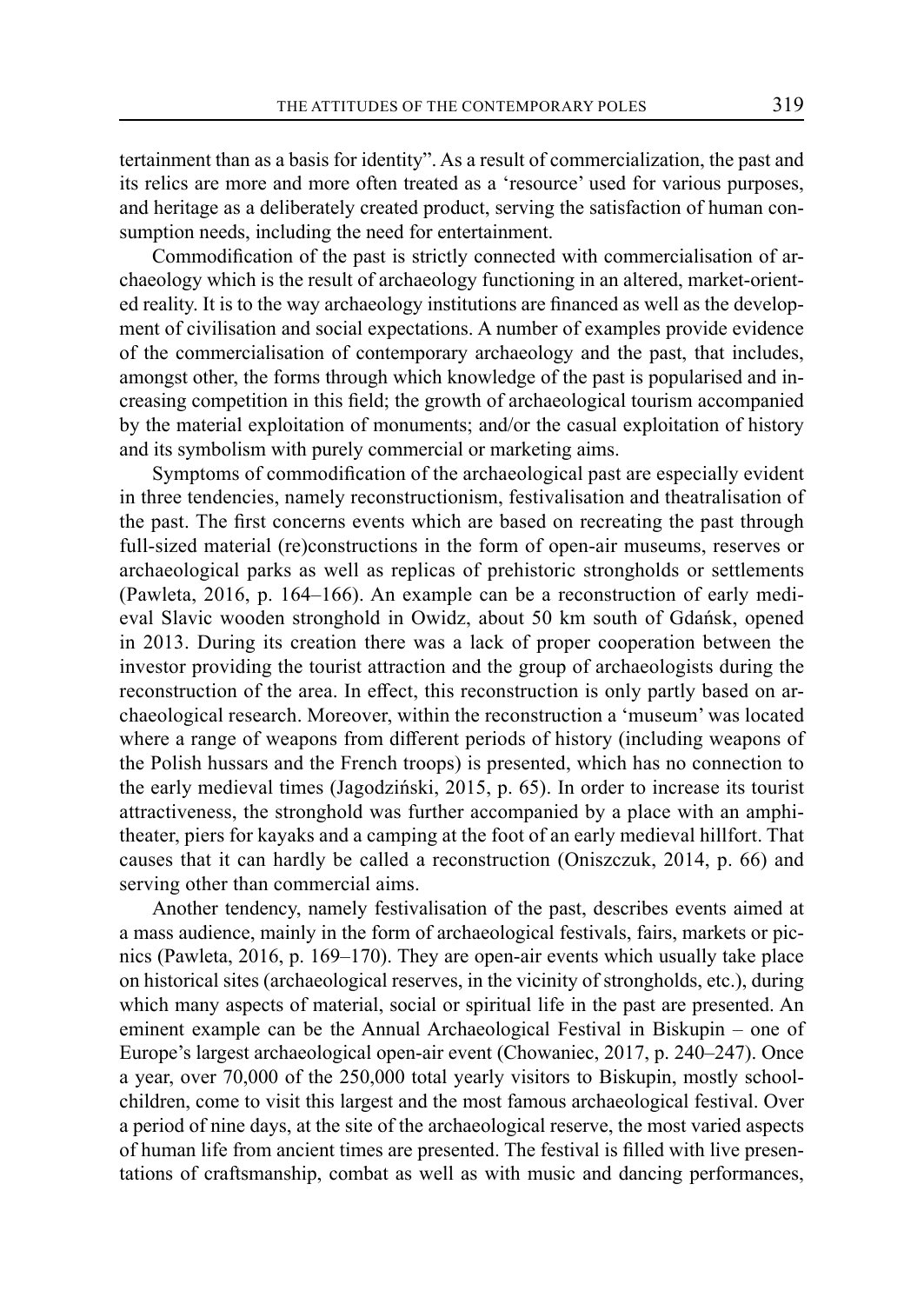methods of tanning leather, bone carving, weaving, spinning, prehistoric cooking, archery, crossbow shooting, coin stamping and much more. It also offers a wide range of catering and souvenir services.

The last tendency is theatralisation of the past (Pawleta, 2016, p. 166–169; 2017b) which should be understood as all modes of presenting in the front of lived audience and relating historical events, processes and persons with the use of theatrical practices – costumes, personalized drama, staging, etc. Seeing from such a perspective, archaeological fetes and historical re-enactments can be perceived as a spectacle or a show. An example can be the Traditional Celebration of Rękawka in Cracow, taking place on and around Krakus Mound – the city's oldest and most mysterious structure (Baraniecka-Olszewska, 2019). It gathers medieval re-enactors who travel from across Poland to establish a Slavic encampment around the Mound which aims for authenticity in the participants' attire, activities, shelter and food. Each year Celebration of Rękawka follows a different script and a new leading theme, although some of them are repeatable, as organized workshops on historical customs and craftsmanship, archery and other historical games for kids, plus historical costumes, goods and souvenirs for sale. More than just a fair, there is actually an entire programme for the day, highlights of which include for example the lighting of the Holy Fire, a medieval warrior run around the mound, a medieval battle, various short performances or plays and concerts.

Elements of commodification of the past can also be traced in approaching the past as a ludic phenomenon (Pawleta, 2012, 2018b). It can be argued that the past, as well as the forms of reference to it, can be an important source of ludic behaviour in present-day society. A distinction proposed by Ryszard Kantor, between "playing with the past" and "playing the past" can be referred to here. According to Kantor (2010, p. 136): "playing with the past" means "the use of props, characters and events from the past with the aim of amusement". Old costumes and clothes used today for fun, historical reconstructions and archaeological fêtes belong to this category. They are purely entertaining performances, a form of passive entertainment, devoid of any educational potential. And "playing the past" has been defined by him as "a clearly distinct kind of human activity (participatory, active fun), more permanent and deeper" (Kantor (2010, p. 136). Participation in historical re-enactment societies and other group activities connected with the past are included in this category. Attention to historical accuracy is one of their important features.

And finally, quite different element constitutes casual adaptations of the symbolism of the past in the context of popular culture. It results from the fact that commercialisation of the past is not only done by the professional archaeological milieu, but also by amateurs and involves, for example, initiatives set up by people who do not have an academic archaeological background, e.g., re-enactment groups performing past events, exploited by amateurs for commercial purposes as tourist attractions, marketing products, etc. Such initiatives are not concerned with any educational or popularisation aims whatsoever, but are aimed solely at fulfilling consumer needs. They are focused on a mass audience and the fulfilment of various consumer needs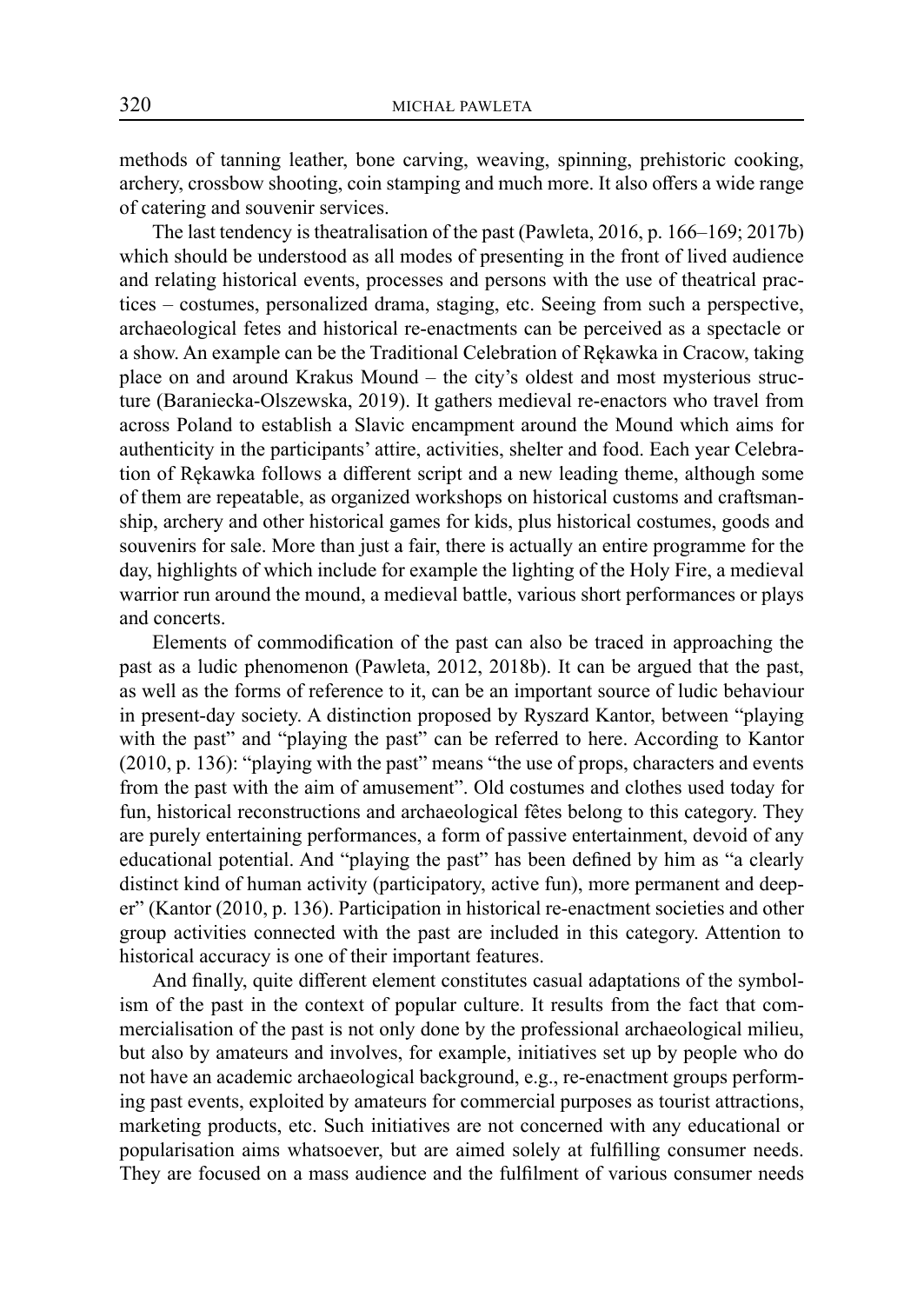relating to entertainment, the promise of experiencing something previously unknown and interesting through time or an aura of mystery. Exemplification of this trend can be seen in buildings stylised on ancient ones or the adaptation of historical buildings for contemporary needs, such as the medieval castles in the Kraków-Częstochowa Upland converted into hotels or private residences. An excellent example is also the ever popular 'Egyptomania'. In Tychy there was build the Piramida Hotel, based on the Pyramid of Cheops in Giza, the shape of which is meant to guarantee the hotel guests experience the flow of positive energy. The hotel has a pool, spa, conference facilities, bars and boutiques which in name, style and decoration use elements referring to ancient Egypt.

Commodification of the past has been strongly criticised by archaeologists or heritage specialists for bending scientific truth only in order to interest the viewer / tourist, manipulation and simplification, a lack of scientific rigour or being dependant solely on the imagination of their creators. However, it does not necessarily have a negative meaning and should only be associated with a profit-seeking motives. Commercial initiatives can often play an important role in transmitting knowledge about the past in an attractive way and creating images of the past that enable people a wide access to the past. Nevertheless, the commodification of the past shows by its nature that the past for present-day people has acquired an exchange value.

## **PAST AND IDENTITY: NOSTALGIA, NEOTRIBALISM AND NEW FORMS OF SPIRITUALITY**

Finally, the nature of the present-day attitude to the past is related to an individual's or group's search for/construction of identity. This is evident, for example, in the renaissance of Neopaganism, 'neotribalism' (Maffesoli, 1996) or in the promotion of a particular region together with the entire weight of its local traditions. Our times has created a specific attitude towards the past, namely nostalgia. The return to the past is partly coloured by contemporary nostalgia in reaction to the uncertainty of the moment in which people live (Lowenthal, 1985, p. 4). Such nostalgia for a lost past, on a personal level as much as a collective one, should be understood here as a particular attitude towards reality, characterised by a specific relationship to the past, one which makes the past a "depository of meaning and a gauge of values, an ideal fulfilled" (Zaleski, 2004, p. 12). In such context a return to the past can be observed, expressed, inter alia, in the need to identify with the past and ancestors. For example, being active in the re-enactment movement for some participants is seen as an escape from the present moment, which for certain reasons is painful or boring for them. Krzysztof Olechnicki and Tomasz Szlendak (2020, p. 9) call it 'a regressive utopia in action' while Wojciech Burszta (2013, p. 245) as 'adhering to the past'.

Also, Neopaganism that relates to important changes taking place in the world in the religious sphere, provides a good example here. In Poland, the term Neopagan is used to describe many different groups – Wiccans or Druids, and also groups of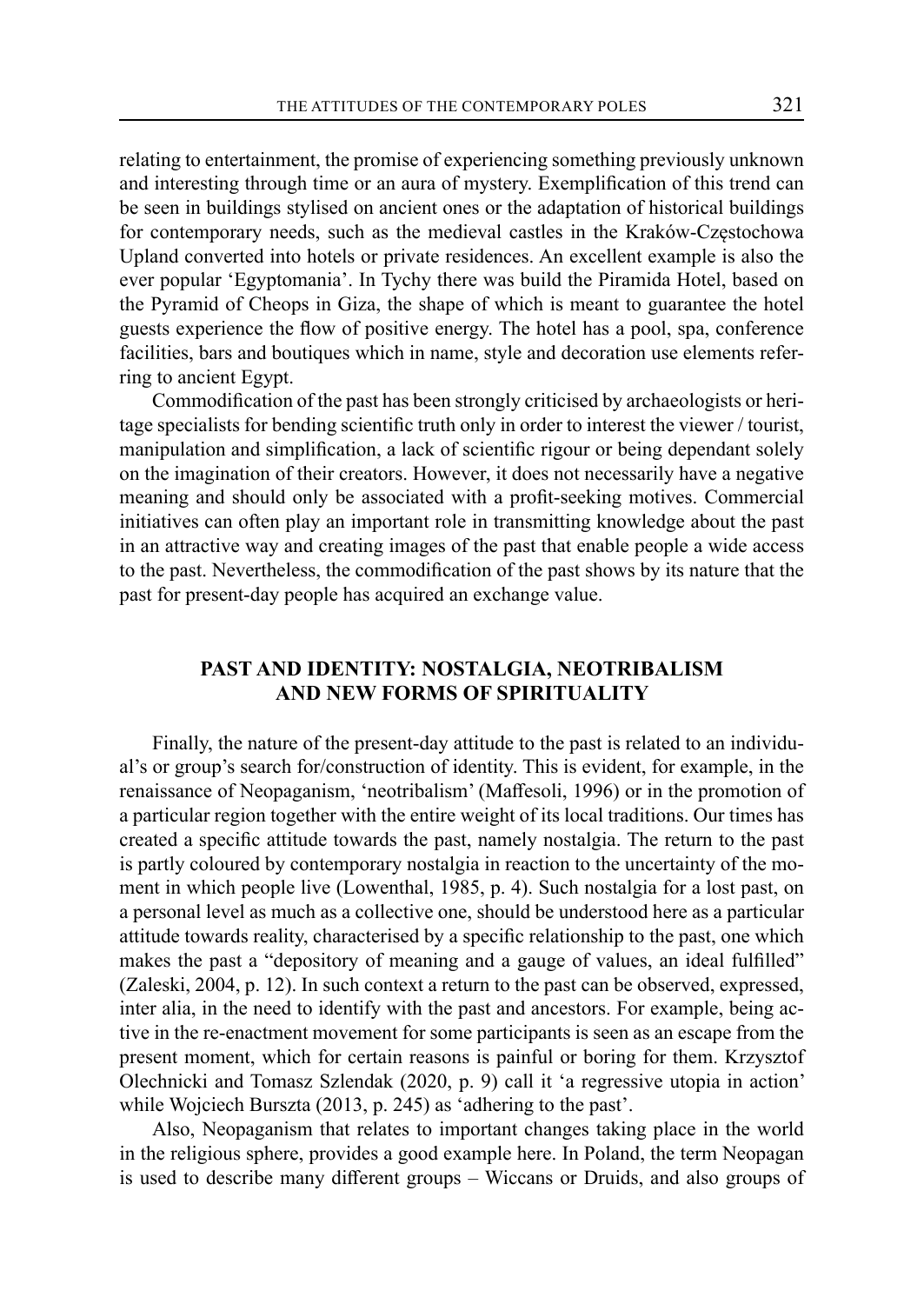so-called ethnic Pagans invoking Celtic or Viking beliefs. The ethnic Pagan category includes Native Faith believers (Rodzimowiercy), who are a large group of the Pagans in Poland (Baraniecka-Olszewska, 2019, p. 159). Rodzimowierstwo is the Polish iteration of Slavic Native Faith, referring to

groups and individuals who practice a Slavic spirituality that acknowledges some form of polytheism or many forms of deity based in a continuation of Slavic traditions of the pre-Christian past, with emphasis on the use of historically and ethnographically reliable sources. (Simpson, Filip, 2013, p. 35)

The practices and beliefs of its followers are based on historical, archaeological and ethnographic materials concerning the Slavic religion, and also refer to elements taken from later Slavic folklore or from non-Slavic communities (Mesjasz, 2013; Simpson, 2013). Some members of the historical re-enactment movement, especially those recreating Early Medieval periods, profess their native faith, thus combining the practice of recreating the lives of the old Slavs with practising the same religion (Simpson, 2013, p. 118). The intertwining of their interest in historical re-enactment with conscious reference to Neopaganism in their life seems not accidental. What we observe here is the creation of the sense of historical and cultural identity and continuity with the ancestors. The need to continue the cultural heritage of the Slavs is indicated as the reason for the transition to paganism (Szczecińska-Musielak, 2009, p. 215).

Neo-pagans in Poland often refer to archaeological sites which are believed to have some connection with ancient rituals. An example can be the Mount Ślęża (Pawleta, 2017a). Ślęża is a place where pagan rituals were carried out in the past, and today Neopagans reconstruct and attempt to resurrect pagan traditions. For them, Ślęża is a sacred site, an important centre for prehistoric pagan cults. Pagan meetings held at the peak of the mountain aim to celebrate the pagan world, to honour pagan gods and forces of Nature. It is also an ideal place to celebrate important events in people's lives: marriages and other rites of passage. Nationalists have also chosen the site as a symbol of Slav strength. They hold meetings here and run training camps in the forests nearby. Another example can be referred here, namely stone circles from the Roman period in Pomerania (Pawleta, 2016, p. 408–417) that also serve as an emotional focus not only for collective, mainly local, but also for individual identities. Among them those inspired by the ideology of New Age or Neopaganism predominate. Many of them regard stone circles as sacred sites and gather there a number of times per year to celebrate the solstice and other pagan feasts, invoke tribal rituals or resurrect forgotten traditions.

What is also important from the issues discussed here is that historical re-enactment movement can be seen as an expression of a search for community and construction of individual and group identity. The contemporary consumer culture has introduced the possibility of immersing in the selected historical era to a degree which enables one to build one's 'alternative' identity (Olechnicki, Szlendak, 2020, p. 8).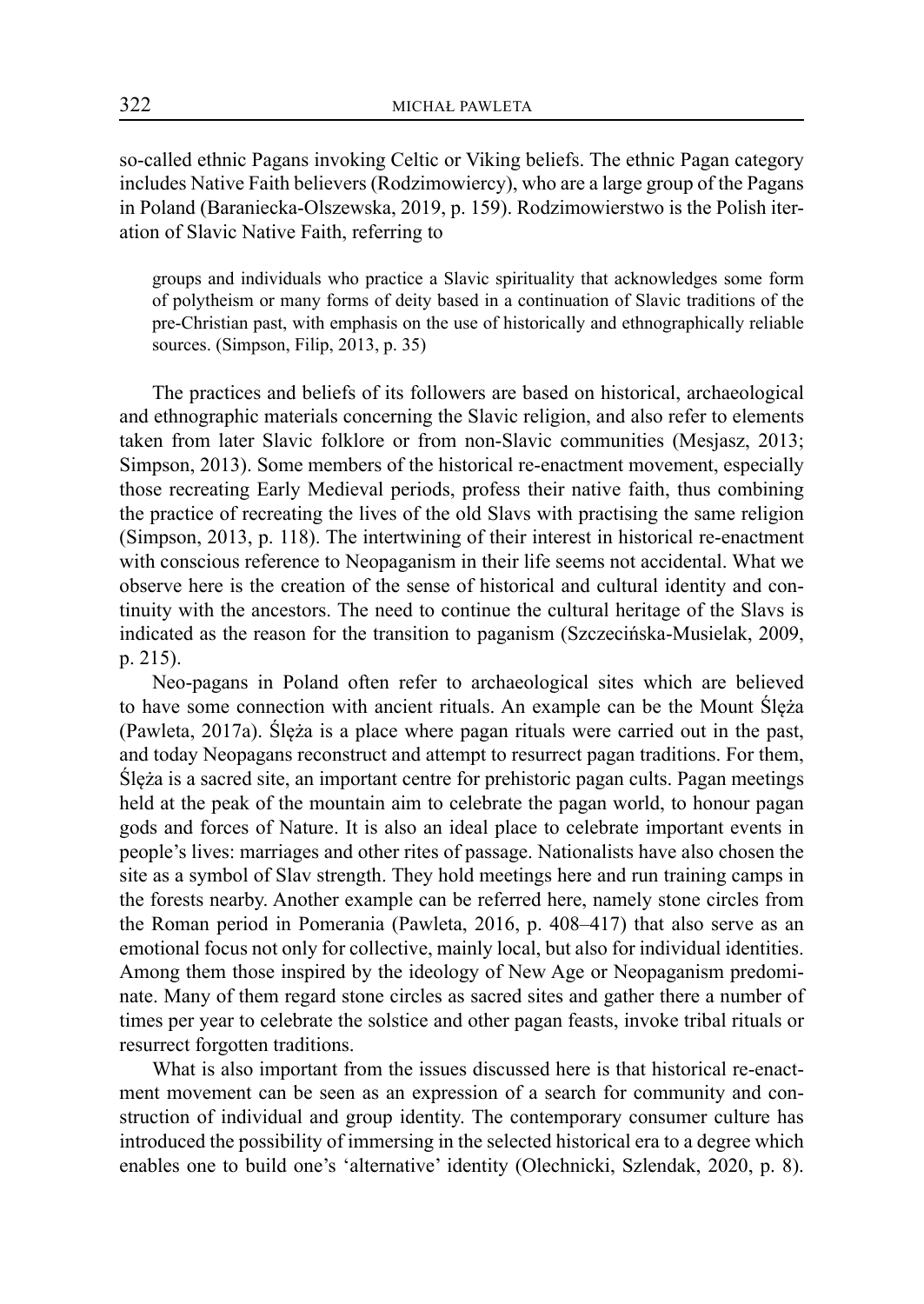Apart from personal self-identification, re-enactment may also play a part in ethnic and/or religious identification of a person (or of a whole group of people) (Radtchenko, 2007, p. 134–135). First, the re-enactment milieus take the form of 'new tribes' – groups in which the sense of community grows out of shared interests, ideals or views. This is a grass-roots movement that fits into the wider phenomenon of 'an obsessive search for the community', observed among Western societies at the turn of the  $21<sup>st</sup>$ century. In this context, participation in re-enactment groups can be viewed as a form of self-therapy, reaching to the roots, tradition, most distant history, which offers certainty, constructs identity, eliminates the sense of fear and offers them the sense of life, an explanation of the world surrounding the individual and its place in this world (Szczecińska-Musielak, 2009, p . 213). The very process of group formation and an active participation in a group can also satisfy the needs for safety and authority. Behind the idea to participate in the re-enactment movement is often the need for shared experience, being together with others; a response to "the need for intimate contacts lost in the globalising world" (Szpociński, 2012, p. 73).

However, participation in a re-enactment movement is not only about consociation but also about sharing a particular ethos. Based on certain components – values, personal patterns, norms or goals – reenactors construct their identity and lifestyle and legitimise them within certain groups or circles (Szczecińska-Musielak, 2009, p. 217). They form their own subculture within the society which is based on the positive valorisation of the past, usually of its own nation. Symptomatically, groups usually recreate the history of the community with which they identify themselves. In certain situations, this may have political overtones, when they choose to re-enact certain visions of the history of a given region (Szczecińska-Musielak, 2009, p. 221–222) what can be termed as 'an invented tradition' *sensu* Hobsbawn and Ranger (1983). In some instances, this somewhat imagined past evidenced in the engagement of some Polish Neopagans (mostly those with a connection to a Native Faith) with history and politics is often identified with nationalistic and or even racist conceptions of the national ideology. Yet, the attitudes Neopagans display toward the past, to national identity, or to political ideology are very diverse (Baraniecka-Olszewska, 2019, p. 164) and cannot be in every case conflated with extreme right-wing agendas.

#### **CONCLUSIONS**

In attempt to determine the attitude of contemporary Poles to the past, we need to place some phenomena in a wider perspective of its social and cultural conditioning that determine its specificity. The factors mentioned in my paper have led not only to changes in contemporary expectations and attitudes towards the past, how it is experienced or consumed, but also to a transformation in the hierarchy of aims and methods in education and the popularisation of knowledge about the past within institutions concerned with the past on a professional level. To a great extent, the observed dependencies exhibit common characteristics with the past created by archaeology, as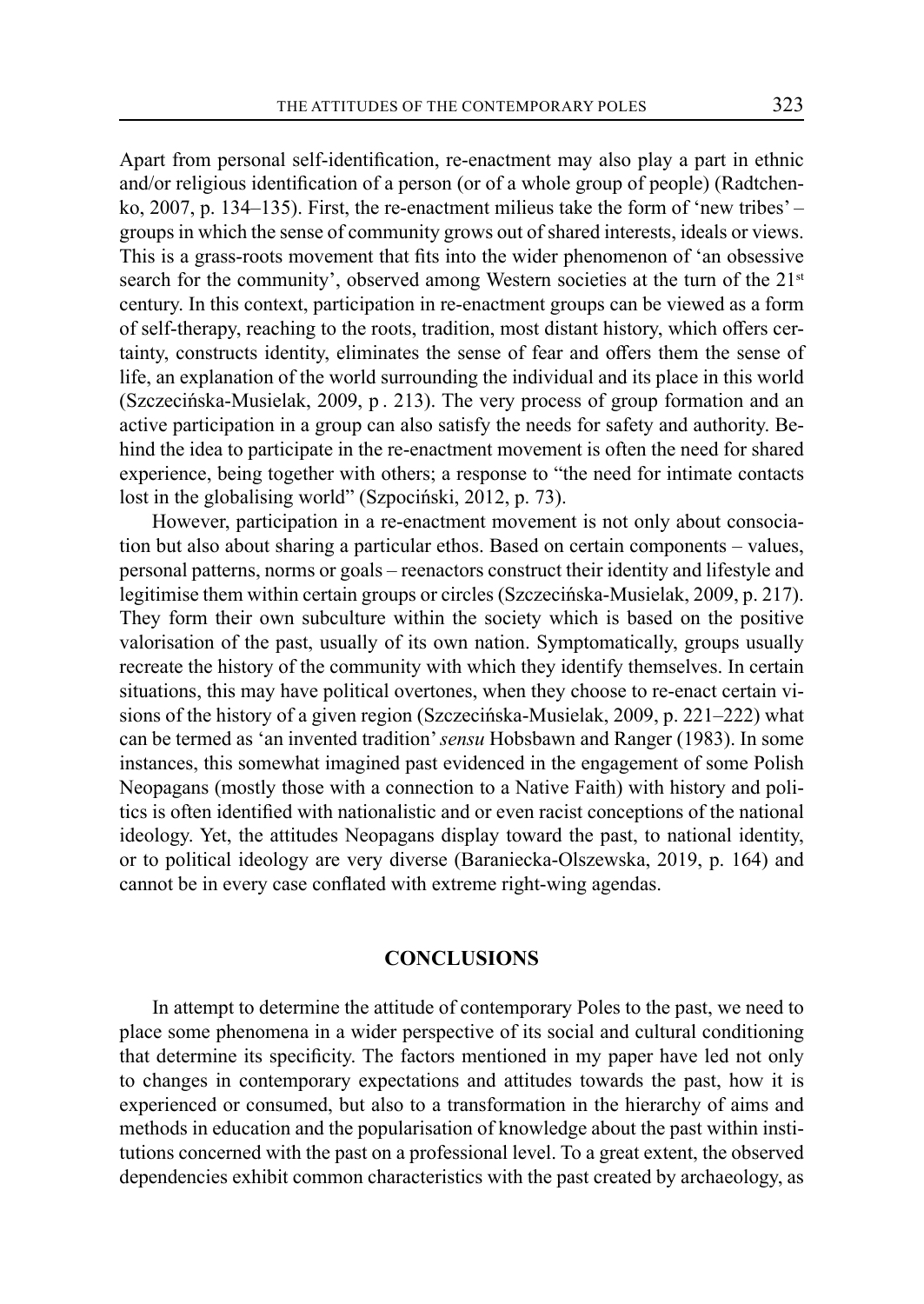the relationship with the past, understood as every form of reference to the past, is an element of culture as a whole and is dependent on similar mechanisms.

In my opinion, this altered situation demands a redefinition of the roles and position of archaeology, it is also a question of where this discipline is to be located in today's world, of which it is an element. A significant point, which I feel will define the direction archaeology in Poland will take, is the relationship between archaeologists and non-professionals, mainly where archaeological heritage interpretations and access to it are concerned. Although it is currently possible to observe the development – taking place outside of academia – of a range of references to the past, there is a lack – so far – of broader dialogue in this field. Theoretical reflection demands archaeologists leave their comfortable "ivory towers", not only to show the cognitive aims of their research, but also to take other discourse and perceptions of archaeological heritage into consideration. The issues raised here are decisive in not only how archaeology can be utilised in the public domain but they also determine archaeology's self-creation in today's world. Archaeology co-creates the reality and culture within which it participates, making it something more than just a discipline for the provision of knowledge on the subject of the past; archaeological interpretation is also an effective tool in its self-creation (Mamzer, 2004, p. 15).

In the face of this fast-changing reality, the related possibilities, challenges and dynamics of the discussed phenomena, the issues featured in the article most certainly demand much deeper investigation. I hope that by not exhausting the subject but rather simply outlining it, I have succeeded in showing beyond any doubt how necessary it is to examine the broad issue of the presence of the past in the contemporary world, the cultural and social aspects of its functioning from, above all, an archaeological perspective, progressing beyond the attempts to interpret and analyse which take place outside academic discourse.

#### **REFERENCES**

| Baraniecka-Olszewska, K. |                                                                                                                                                                                                                                                     |
|--------------------------|-----------------------------------------------------------------------------------------------------------------------------------------------------------------------------------------------------------------------------------------------------|
| 2018                     | Reko-rekonesans: praktyka autentyczności: antropologiczne studium odtwórstwa histo-                                                                                                                                                                 |
|                          | rycznego drugiej wojny światowej w Polsce. Kęty: Wydawnictwo Marek Derewiecki.                                                                                                                                                                      |
| 2019                     | The State Historical Policy and the Default Religious Heritage in Poland: On Introducing                                                                                                                                                            |
|                          | Pagan Heritage to the Public Sphere in Kraków. <i>Etnografia Polska</i> , 63(1–2), 155–168.                                                                                                                                                         |
| Bieszk, J.               |                                                                                                                                                                                                                                                     |
| 2015                     | Słowiańscy królowie Lechii. Polska starożytna. Warszawa: Bellona.                                                                                                                                                                                   |
| 2017a                    | Chrześcijańscy królowie Lechii. Polska starożytna. Warszawa: Bellona.                                                                                                                                                                               |
| 2017 <sub>b</sub>        | Królowie Lechii i Lechici w dziejach. Warszawa: Bellona.                                                                                                                                                                                            |
| 2019                     | Starożytne królestwo Lehii. Kolejne dowody. Warszawa: Bellona.                                                                                                                                                                                      |
| Bogacki, M.              |                                                                                                                                                                                                                                                     |
| 2007                     | Czy historia może być atrakcyjna? Czyli o przeszłości i jej "żywych" przejawach w po-<br>czątku XXI wieku. In K. Łopatecki, W. Walczak (eds), Zeszyty Dziedzictwa Kulturowego<br>(p. 203-221). Białystok: Ośrodek Badań Europy Środkowo-Wschodniej. |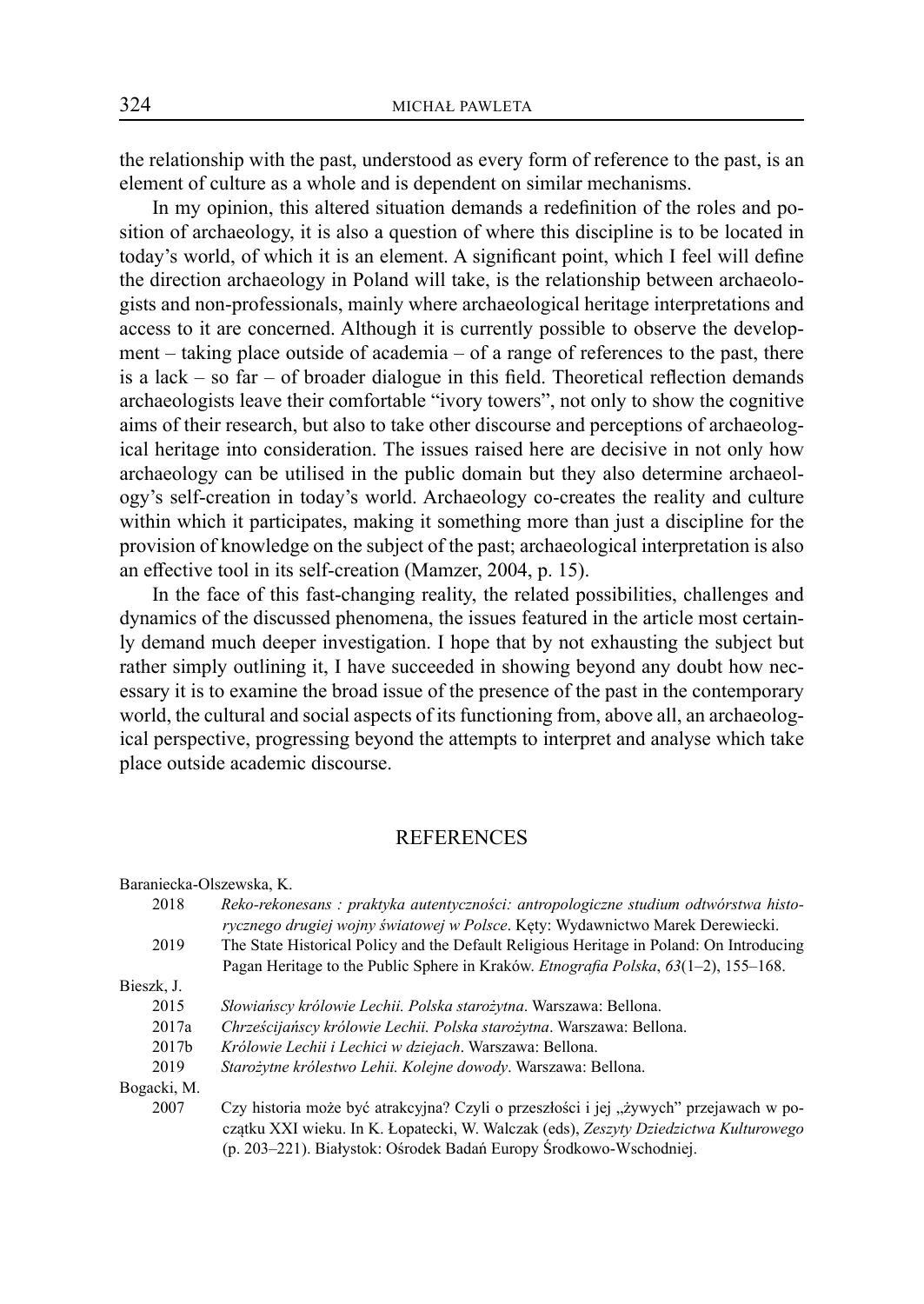| 2008                     | Wybrane problemy odtwórstwa wczesnośredniowiecznego w Polsce. In M. Bogac-<br>ki, M. Franz, Z. Pilarczyk (eds), Kultura ludów Morza Bałtyckiego, t. 2. Nowożytność                                                                                                                                             |
|--------------------------|----------------------------------------------------------------------------------------------------------------------------------------------------------------------------------------------------------------------------------------------------------------------------------------------------------------|
|                          | i współczesność (p. 219-269). Toruń: Wydawnictwo Adam Marszałek.                                                                                                                                                                                                                                               |
| Burszta, W. J.           |                                                                                                                                                                                                                                                                                                                |
| 2013                     | Przyleganie do przeszłości. In W. J. Burszta, Kotwice pewności. Wojny kulturowe z popna-<br>cjonalizmem w tle (p. 245-279). Warszawa: Iskry.                                                                                                                                                                   |
|                          |                                                                                                                                                                                                                                                                                                                |
|                          | Chabiera, A., Dąbrowski A., Fortuna-Marek A. et al.                                                                                                                                                                                                                                                            |
| 2017                     | Polacy wobec dziedzictwa. Raport z badań społecznych. Warszawa, Kraków: Narodowy<br>Instytut Dziedzictwa, Uniwersytet Jagielloński. Online: https://www.nid.pl/pl/Wydaw-<br>nictwa/inne%20wydawnictwa/Polacy%20wobec%20dziedzictwa.%20 Raport%20z%20<br>bada%C5%84%20spo%C5%82ecznych.PDF [dostęp: 20.06.2021] |
| Chowaniec, R.            |                                                                                                                                                                                                                                                                                                                |
| 2017                     | Archaeology for Everyone. Presenting Archaeological Heritage to the Public in Poland.<br>Warszawa: Instytut Archeologii UW.                                                                                                                                                                                    |
| Fowler, P. J.            |                                                                                                                                                                                                                                                                                                                |
| 1992                     | The Past in Contemporary Society: Then, Now. London, New York: Routledge.                                                                                                                                                                                                                                      |
| Grott, J.                |                                                                                                                                                                                                                                                                                                                |
| 2009                     | Consuming History. Historians and Heritage in Contemporary Popular Culture. London,<br>New York: Routledge.                                                                                                                                                                                                    |
| Hewison, R.              |                                                                                                                                                                                                                                                                                                                |
| 1987                     | The Heritage Industry. Britain in the Climate of Decline. London: Methuen.                                                                                                                                                                                                                                     |
|                          | Hobsbawn, E., Ranger, T. (eds)                                                                                                                                                                                                                                                                                 |
| 1983                     | The Invention of Tradition. Cambridge: Cambridge University Press.                                                                                                                                                                                                                                             |
| Jagodziński, J.          |                                                                                                                                                                                                                                                                                                                |
| 2015                     | Archaeological Research and the Development of Tourism in Poland – the Past, the Pres-<br>ent, the Future. Muzeum Budownictwa Ludowego Park Etnograficzny w Olsztynku. Zeszy-                                                                                                                                  |
|                          | ty Naukowe, 6(6), 61-70.                                                                                                                                                                                                                                                                                       |
| Jameson, J. H. Jr.       |                                                                                                                                                                                                                                                                                                                |
| 2008                     | Interpretation of Archaeology for the Public. In: D. M. Pearsall (ed.), <i>Encyclopedia of</i><br>Archaeology (p. 1529-1543). New York: Academic Press.                                                                                                                                                        |
| Kantor, R.               |                                                                                                                                                                                                                                                                                                                |
| 2010                     | Zabawa przeszłością – zabawa w przeszłość. Historia uludyczniona. Annales Universitatis<br>Paedagogicae Cracoviensis. Studia Sociologica, 3, 134-149.                                                                                                                                                          |
| Kośnik, K.               |                                                                                                                                                                                                                                                                                                                |
| 2018                     | Internetowe narracje historyczne a słowiańska tożsamość Polaków. Prolegomena teorety-<br>czna. Sensus Historiae, 30, 57-68.                                                                                                                                                                                    |
| 2019                     | Virtual Historical 'Reality'. Identity Consequences of the Great Lechia Narratives. Inter-<br>national Relations Review, 2(2), 199-209.                                                                                                                                                                        |
| Kośnik, K., Filipiuk, J. |                                                                                                                                                                                                                                                                                                                |
| 2016                     | Słowiańskie teorie spiskowe jako pozanaukowe narracje historyczne. Czas Kultury, 2,<br>$82 - 97.$                                                                                                                                                                                                              |
|                          | Kozioł, A., Trelka, M., Florjanowicz, P.                                                                                                                                                                                                                                                                       |
| 2013                     | Społeczno-gospodarcze oddziaływanie dziedzictwa kulturowego. Raport z badań społecz-                                                                                                                                                                                                                           |
|                          | nych. Warszawa: Narodowy Instytut Dziedzictwa. Online: http://www.nid.pl/pl/Informa-<br>cje ogolne/Aktualnosci/news.php?ID=2150 [dostęp: 20.06.2021]                                                                                                                                                           |
| Krajewski, M.            |                                                                                                                                                                                                                                                                                                                |
| 2003                     | Kultury kultury popularnej. Poznań: Wydawnictwo Naukowe UAM.                                                                                                                                                                                                                                                   |
|                          | Kukołowicz, T., Maciejczak, Z., Wiśniewski, R.                                                                                                                                                                                                                                                                 |
| 2018                     | Wymiary uczestnictwa Polaków we współczesnej kulturze historycznej. Kultura Współ-<br>czesna, 100, 65-79.                                                                                                                                                                                                      |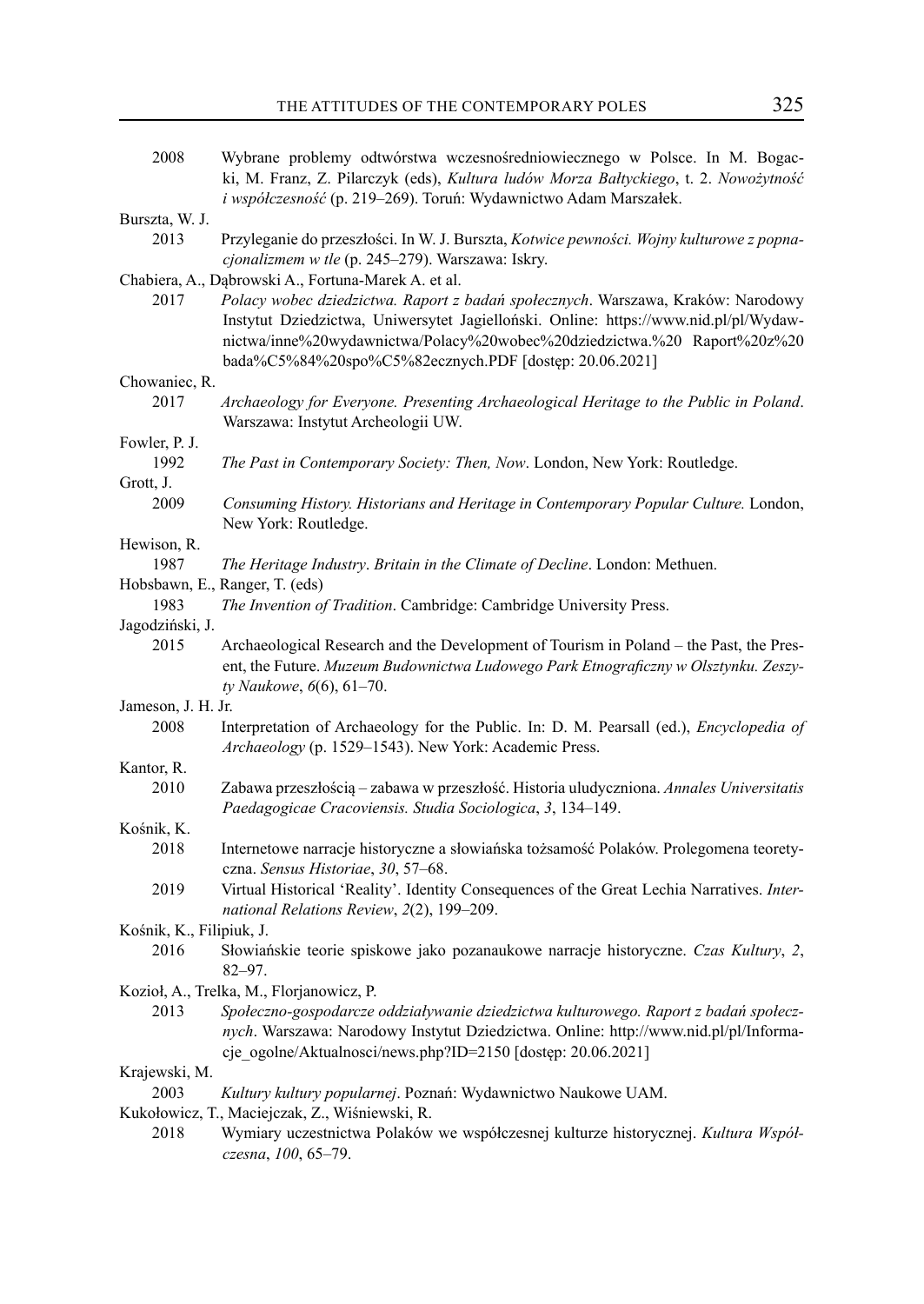| Kwiatkowski, P. T.           |                                                                                                                                                                                                                                                                                                                                                                 |
|------------------------------|-----------------------------------------------------------------------------------------------------------------------------------------------------------------------------------------------------------------------------------------------------------------------------------------------------------------------------------------------------------------|
| 2008                         | Pamięć zbiorowa społeczeństwa polskiego w okresie transformacji. Warszawa: Wydaw-<br>nictwo Scholar.                                                                                                                                                                                                                                                            |
| 2009                         | Czy lata III Rzeczypospolitej były "czasem pamięci". In A. Szpociński (ed.), Pamięć zbio-<br>rowa jako czynnik integracji i źródło konfliktów (p. 125-166). Warszawa: Wydawnictwo<br>Scholar.                                                                                                                                                                   |
| 2012                         | Kategoria przeszłości w potocznej pamięci zbiorowej. In E. Hałas (ed.), Kultura jako pa-<br>mięć. Posttradycjonalne znaczenie przeszłości (p. 73-106). Kraków: Zakład Wydawniczy<br>Nomos.                                                                                                                                                                      |
| 2014                         | Jaką historią interesują się Polacy? Pytanie o kształt pamięci zbiorowej i jej przemiany po<br>1989 roku. In: R. Kostro, K. Wóycicki, M. Wysocki (eds), Historia Polski od-nowa: nowe<br>narracje historii i muzealne reprezentacje przeszłości (p. 119-158). Warszawa: Muzeum<br>Historii Polski.                                                              |
| Lowenthal, D.                |                                                                                                                                                                                                                                                                                                                                                                 |
| 1985                         | The Past is a Foreign Country. Cambridge: Cambridge University Press.                                                                                                                                                                                                                                                                                           |
| 1996                         | The Heritage Crusade and the Spoils of History. Cambridge: Cambridge University Press.                                                                                                                                                                                                                                                                          |
| Lübbe, H.                    |                                                                                                                                                                                                                                                                                                                                                                 |
| 1991                         | Muzealizacja. O powiązaniu naszej teraźniejszości z przeszłością. In: M. Gołaszewska (ed.),<br>Estetyka w świecie. Wybór tekstów, t. 3 (p. 7–29). Kraków: Uniwersytet Jagielloński.                                                                                                                                                                             |
| Macdonald, S.                |                                                                                                                                                                                                                                                                                                                                                                 |
| 2013                         | Memorylands. Heritage and Identity in Europe Today. London: Routledge.                                                                                                                                                                                                                                                                                          |
| Maciejczak, Z.               |                                                                                                                                                                                                                                                                                                                                                                 |
| 2017                         | Doświadczanie przeszłości w kulturze współczesnej. Omówienie wyników najnowszych<br>badań. Kultura Współczesna, 2(95), 274-279.                                                                                                                                                                                                                                 |
| Maffesoli, M.                |                                                                                                                                                                                                                                                                                                                                                                 |
| 1996                         | The Times of the Tribes: The Decline of Individualism in Mass Society. London: Sage<br>Publications.                                                                                                                                                                                                                                                            |
| Mamzer, H.                   |                                                                                                                                                                                                                                                                                                                                                                 |
| 2004                         | Archeologia i dyskurs. Rozważania metaarcheologiczne. Poznań: Instytut Archeologii<br>i Etnologii PAN.                                                                                                                                                                                                                                                          |
| Mesjasz, K.                  |                                                                                                                                                                                                                                                                                                                                                                 |
| 2013                         | 'Tworzenie tradycji' w rodzimowierczych związkach wyznaniowych. Studia Religiologi-<br>$ca, 46(2), 135-142.$                                                                                                                                                                                                                                                    |
| Murzyn, M., A.               |                                                                                                                                                                                                                                                                                                                                                                 |
| 2007                         | Cultural Heritage in Time of Change: Opportunities and Challenges. In: M. A. Murzyn,<br>J. Purchla (eds.), Cultural Heritage in the 21st Century. Opportunities and Challenges (p.<br>139-154). Cracow: International Cultural Centre.                                                                                                                          |
| 2009                         | Nieroba, E., Czerner, A., Szczepański, M., S.<br>Między nostalgią a nadzieją. Dziedzictwo kulturowe jako dyskursywny obszar rzeczywi-<br>stości społecznej. In E. Nieroba, A. Czerner, M. S. Szczepański (eds), Między nostalgią<br>a nadzieją. Dziedzictwo kulturowe w ujęciu interdyscyplinarnym (p. 17-36). Opole: Wy-<br>dawnictwo Uniwersytetu Opolskiego. |
| Nora, P.                     |                                                                                                                                                                                                                                                                                                                                                                 |
| 2009                         | Między pamięcią a historią: Les Lieux de Mémoire. Tytuł Roboczy: Archiwum, 2, 4–12.                                                                                                                                                                                                                                                                             |
| 2010                         | Czas pamięci. Respublica Nowa, 10(200), 142-151.                                                                                                                                                                                                                                                                                                                |
| Olechnicki, K., Szlendak, T. |                                                                                                                                                                                                                                                                                                                                                                 |
| 2020                         | Historical Re-enactment in Poland: Between Faithfulness to History and the Imperative of<br>Spectacularity. Polish Sociological Review, 1(209), 3-21.                                                                                                                                                                                                           |
| Oniszczuk, A.                |                                                                                                                                                                                                                                                                                                                                                                 |
| 2014                         | The Convention in Action – Poland Almost 20 Years After the Ratification of the Valletta<br>Convention. In V. M. van den Haas, P. A. C. Schut (eds), The Valletta Convention: Twenty                                                                                                                                                                            |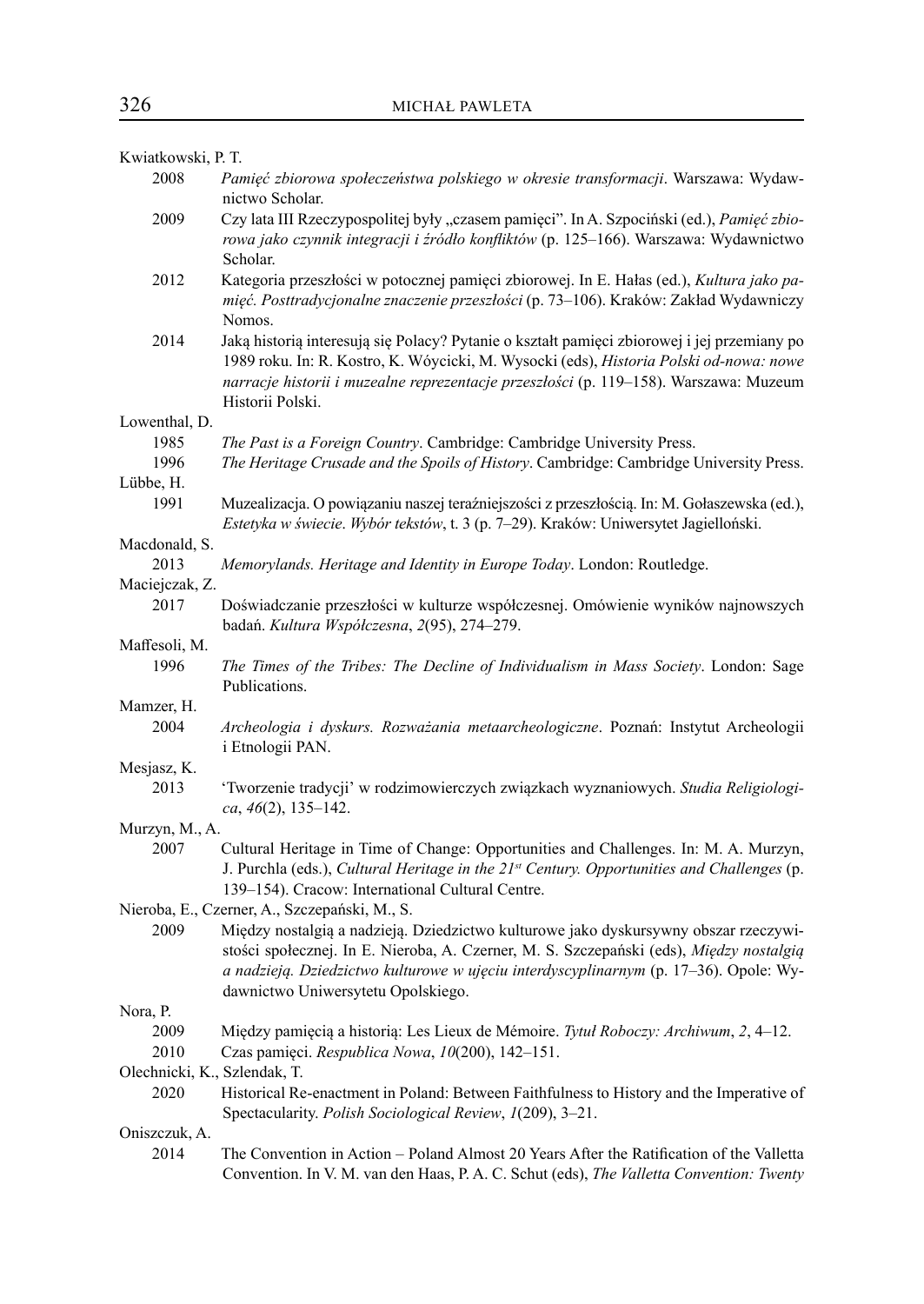*Years After. Benefits, Problems, Challenges. EAC Occasional Paper No. 9* (p. 63–68). Brussel: Europae Archaeologia Consilium.

Pawleta, M.<br>2011

- The Past Industry: Selected Aspects of the Commercialisation of the Past and Products of Archaeological Knowledge in Contemporary Poland. *Sprawozdania Archeologiczne*, *63*, 5–54.
- 2012 The Archaeological Fête in Ludic Space. In R. Chowaniec, W. Więckowski (eds), *Archaeological Heritage: Methods of Education and Popularization* (p. 133–140). Oxford: Archaeopress.
- 2016 *Przeszłość we współczesności. Studium metodologiczne archeologicznie kreowanej* przeszłości *w przestrzeni społecznej*. Poznań: Wydawnictwo Naukowe UAM.
- 2017a Past in the Present: Mount Ślęża According to Pierre Nora's "Sites of Memory" (*Lieux de Mémoire*) Concept. *Folia Praehistorica Posnaniensia*, *22*, 155–177.
- 2017b *Theatrum Archaeologicum*: Staging the Past via Archaeological Fêtes and Historical Reenactment. *Sprawozdania Archeologiczne*, *69*, 33–53.
- 2018a Historical Re-enactment as a New Form of Contemporary People's Relation to the Past. *Sprawozdania Archeologiczne*, *70*, 147–167.
- 2018b The Ludification of the Archaeological Past Opportunities and Threats. *Analecta Archaeologica Ressoviensia*, *13*, 49–68.
- 2019 Archaeotourism Spaces in Present-day Poland: Thoughts on Reconstruction and Reenactments. In D. C. Comer, A.-M. Willems (eds), *Feasible Management of Archaeological Heritage Sites Open to Tourism* (p. 115–127). Cham: Springer.

Radtchenko, D.

2006 Simulating the Past: Reenactment and the Quest for Truth in Russia. *Rethinking History*, *10*(1), 127–148.

Raport

2016 *Raport z badania zrealizowanego na potrzeby wieloletniego programu rządowego "Niepodległa"*. Warszawa: Narodowe Centrum Kultury.

Samuel, R.

1994 *Theatres of Memory, Volume 1: Past and Present in Contemporary Culture.* London: Verso.

Simpson, S.

2013 Polish Rodzimowierstwo: Strategies for (Re)constructing a Movement. In K. Aitamurto, S. Simpson (eds), *Modern Pagan and Native Faith Movements in Central and Eastern Europe* (p. 112–127). Durham, Bristol: Acumen Publishing Ltd.

Simpson, S., Filip, M.

2013 Selected Words for Modern Pagan and Native Faith Movements in Central and Eastern Europe. In K. Aitamurto, S. Simpson (eds), *Modern Pagan and Native Faith Movements in Central and Eastern Europe* (p. 27–43). Durham, Bristol: Acumen Publishing Ltd.

Szacka, B.

- 2009 Zmiany stosunku do przeszłości po przeobrażeniach ustrojowych 1989 roku w Polsce. *Przegląd Filozoficzno-Literacki*, *4*(25), 415–427.
- 2014 Stosunek do przeszłości i jej przeżywanie w ponowoczesnym świecie popkultury. In E. Domańska, R. Stobiecki, T. Wiślicz (eds), *Historia – dziś. Teoretyczne problemy wiedzy o przeszłości* (p. 173–185). Kraków: Universitas.

Szczecińska-Musielak, E.

2009 Odgrywanie powrotów do przeszłości w rekonstrukcjach historycznych. In D. Rancew-Sikora, G. Woroniecka, C. Obracht-Prondzyński (eds), *Kreacje i nostalgie. Antropologiczne spojrzenie na tradycje w nowoczesnych kontekstach* (p. 209–218). Warszawa: Polskie Towarzystwo Socjologiczne.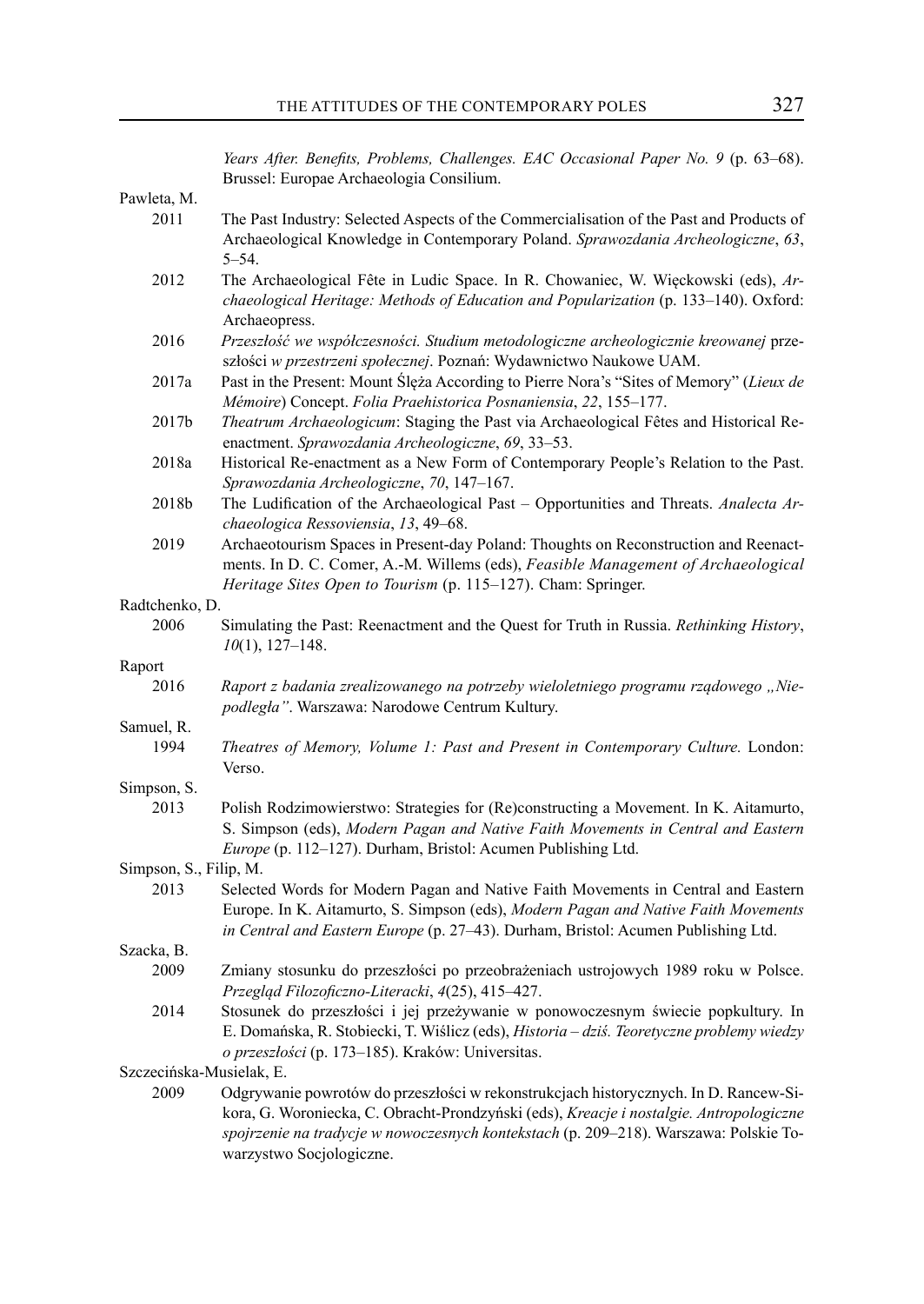| Szmygin, B.    |                                                                                                                                                                                                                          |
|----------------|--------------------------------------------------------------------------------------------------------------------------------------------------------------------------------------------------------------------------|
| 2007           | Heritage in Transformation. Polish Experience. In M. A. Murzyn, J. Purchla (eds), Cul-<br>tural Heritage in the 21st Century. Opportunities and Challenges (p. 129-138). Cracow:<br>International Cultural Centre.       |
| Szpociński, A. |                                                                                                                                                                                                                          |
| 2004a          | Tworzenie przestrzeni historycznej jako odpowiedź na nostalgię. Kultura Współczesna,<br>$1(39), 58 - 67.$                                                                                                                |
| 2004b          | Współczesne społeczeństwo polskie wobec przeszłości. In A. Szpociński (ed.), Różnorod-<br>ność procesów zmian. Transformacja niejedno ma imię (p. 151-175). Warszawa: Instytut<br>Studiów Politycznych PAN.              |
| 2005a          | (ed.), Wobec przeszłości. Pamięć i przeszłość jako elementy kultury współczesnej. Warsza-<br>wa: Instytut Adama Mickiewicza                                                                                              |
| 2005b          | Pamięć przeszłości jako element kultury współczesnej. In A. Szpociński (ed.), Wobec<br>przeszłości. Pamięć i przeszłość jako elementy kultury współczesnej (p. 5-17). Warszawa:<br>Instytut Adama Mickiewicza.           |
| 2005c          | Autentyczność przeszłości jako problem kultury współczesnej. In A. Szpociński (ed.),<br>Wobec przeszłości. Pamięć i przeszłość jako elementy kultury współczesnej (p. 292-302).<br>Warszawa: Instytut Adama Mickiewicza. |
| 2007           | O współczesnej kulturze historycznej Polaków. In B. Korzeniewski (ed.), Przemiany pa-<br>mięci społecznej a teoria kultury (p. 25–43). Poznań: Instytut Zachodni.                                                        |
| 2009           | Wizualizacja pamięci społecznej. In A. Szpociński (ed.), Pamięć zbiorowa jako czynnik<br>integracji i źródło konfliktów (p. 227-237). Warszawa: Wydawnictwo Naukowe Scholar.                                             |
| 2010a          | Współczesna kultura historyczna. Kultura Współczesna, 1(63), 9-17.                                                                                                                                                       |
| 2010b          | Poles Towards the Past. In: H. Best, A. Wenninger (eds), Landmark 1989. Central and<br>Eastern European Societes Twenty Years After the System Change (p. 45-52). Berlin: LIT<br>Verlag.                                 |
| 2012           | Widowiska przeszłości. Pamięć jako wydarzenie. In E. Hałas (ed.), Kultura jako pamięć.<br>Posttradycjonalne znaczenie przeszłości (p. 63-75). Kraków: Zakład Wydawniczy No-<br>mos.                                      |
|                | Szlendak, T., Nowiński, J., Olechnicki, K., Karwacki, A., Burszta, W. J.                                                                                                                                                 |
| 2012           | Dziedzictwo w akcji. Rekonstrukcja historyczna jako sposób uczestnictwa w kulturze.<br>Warszawa: Narodowe Centrum Kultury.                                                                                               |
| Tarkowska, E.  |                                                                                                                                                                                                                          |
| 2012           | Pamięć w kulturze teraźniejszości. In E. Hałas (ed.), Kultura jako pamięć. Posttradycjo-<br>nalne znaczenie przeszłości (p. 17-42). Kraków: Zakład Wydawniczy Nomos.                                                     |
| Urry, J.       |                                                                                                                                                                                                                          |
| 2007           | Spojrzenie turysty. Warszawa: Wydawnictwo Naukowe PWN.                                                                                                                                                                   |
| Walsh, K.      |                                                                                                                                                                                                                          |
| 1992           | The Representation of the Past: Museums and Heritage in the Post-modern World.<br>London - New York: Routledge.                                                                                                          |
| Wójcik, A.     |                                                                                                                                                                                                                          |
| 2019           | Fantazmat wielkiej Lechii. Jak pseudonauka zawładnęła umysłami Polaków. Oświęcim:<br>Wydawnictwo Napoleon V.                                                                                                             |
| Wysocki, A.    |                                                                                                                                                                                                                          |
| 2018           | Stosunek społeczeństwa polskiego do przeszłości a tożsamość narodowa. Analiza badań<br>sondażowych. Annales Universitatis Mariae-Curie-Skłodowska, 63(1), 111-124.                                                       |
| Zaleski, M.    |                                                                                                                                                                                                                          |
| 2004           | Formy pamięci. Gdańsk: Wydawnictwo Słowo/Obraz Terytoria.                                                                                                                                                                |
| Żuchowicz, R.  |                                                                                                                                                                                                                          |
| 2018           | Wielka Lechia. Źródła i przyczyny popularności teorii naukowej okiem historyka. Warsza-<br>wa: Wydawnictwo Naukowe Sub Lupa.                                                                                             |